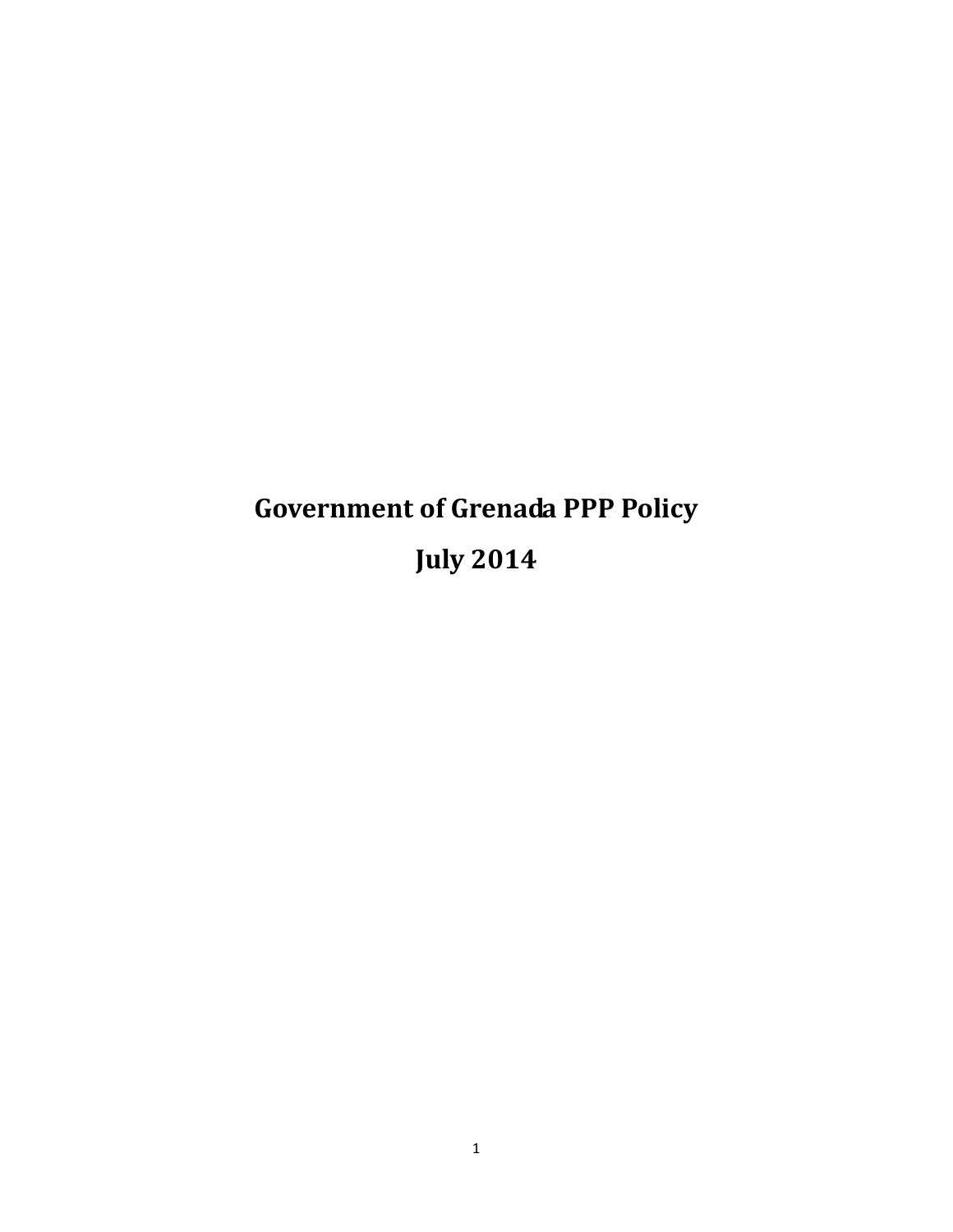### **Contents**

| $\mathbf{1}$ | <b>Introduction</b>                            |                                                   |    |  |
|--------------|------------------------------------------------|---------------------------------------------------|----|--|
| 2            | <b>PPP Definition</b>                          |                                                   |    |  |
| 3            | <b>Objectives and Scope</b>                    |                                                   |    |  |
|              | 3.1                                            | Objectives and Scope of Grenada's PPP Programme   | 6  |  |
|              | 3.2                                            | Objectives of Grenada's National PPP Policy       | 7  |  |
| 4            | <b>PPP Processes</b>                           |                                                   |    |  |
|              | 4.1                                            | PPP Project Identification and Screening          | 9  |  |
|              | 4.2                                            | <b>Business Case</b>                              | 10 |  |
|              | 4.3                                            | Transaction                                       | 11 |  |
|              | 4.4                                            | <b>Contract Management</b>                        | 13 |  |
|              | 4.5                                            | <b>Unsolicited Proposals</b>                      | 13 |  |
| 5            | <b>Institutional Responsibilities for PPPs</b> |                                                   |    |  |
|              | 5.1                                            | <b>PPP Steering Committee</b>                     | 15 |  |
|              | 5.2                                            | PPP Core Team                                     | 16 |  |
|              | 5.3                                            | <b>PPP</b> Project Teams                          | 16 |  |
|              | 5.4                                            | PPP Reviews and Approvals                         | 17 |  |
| 6            | <b>PPP Commercial Principles</b>               |                                                   |    |  |
|              | 6.1                                            | <b>Risk Allocation and Management</b>             | 18 |  |
|              | 6.2                                            | Payment Mechanisms and Performance Specifications | 18 |  |
|              | 6.3                                            | <b>Investment Incentives</b>                      | 19 |  |
|              | 6.4                                            | Refinancing                                       | 19 |  |
|              | 6.5                                            | <b>Dispute Resolution Mechanisms</b>              | 19 |  |
|              | 6.6                                            | <b>Termination Provisions</b>                     | 20 |  |
|              | 6.7                                            | Renegotiation                                     | 20 |  |
| 7            |                                                | <b>Fiscal Management and Accounting for PPPs</b>  | 21 |  |
| 8            |                                                | <b>Transparency and Accountability</b>            | 22 |  |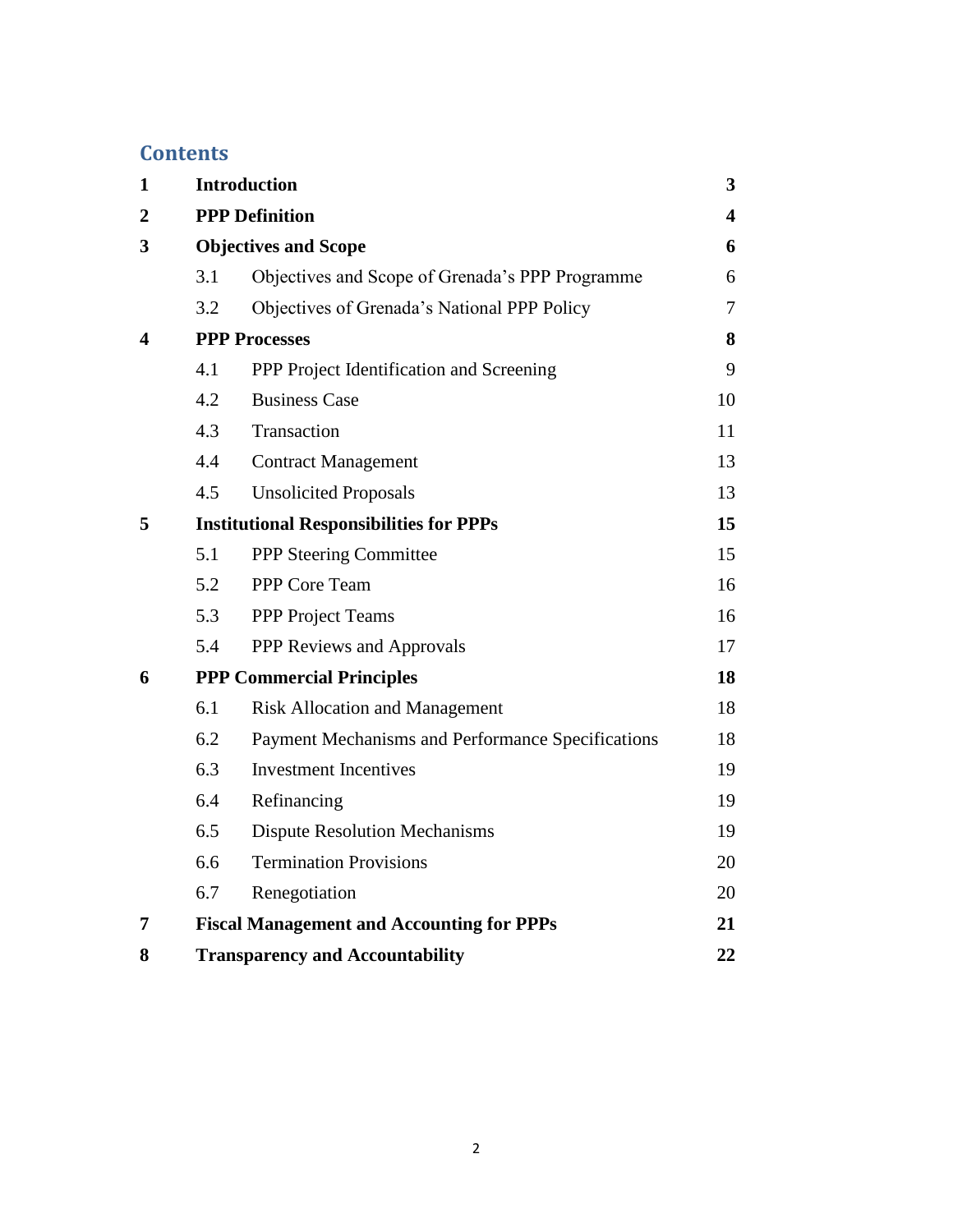# <span id="page-2-0"></span>**1 Introduction**

The Government of Grenada (the Government) is committed to improving the quality, resilience, and sustainability of public assets and services and economic and social infrastructure across the country—and thereby laying a solid foundation for growth and job creation in Grenada's New Economy. The Government also recognizes that meeting these infrastructure and public service needs while ensuring fiscal and debt sustainability, and in pursuit of greater efficiency in Government, will require both the public and private sectors to play a role.

To that end, the Government will engage in "Public-Private Partnerships"—long term contractual relationships with private sector entities, which will introduce resources and expertise into the delivery of public assets and services. PPPs will provide much-needed resources for investing in infrastructure and public assets. Crucially, PPPs will also improve the value achieved from Government resources committed to these sectors. The Government's decision to implement a project as a PPP will be based on careful consideration of whether doing so will provide the best value for money.

This PPP Policy sets out the following:

- **PPP definition**, and the essential features of PPP contracts
- **Objectives and scope** of the PPP program, in the context of Grenada's development objectives, and the specific objectives of this PPP Policy
- **Processes** by which PPP projects will be identified, developed, procured, and managed—including how the Government will treat unsolicited proposals
- **Institutional responsibilities** for the PPP program, and for developing, implementing, and approving PPP projects
- **Key commercial principles** by which PPP contracts will be structured
- Approach to managing the **fiscal implications** of PPP projects
- Mechanisms for ensuring **transparency and accountability** in the PPP program.

This PPP Policy provides a high level framework. The policy will be supported by detailed guidance material and tools intended to clarify and help Government officials meet the requirements set out in this policy.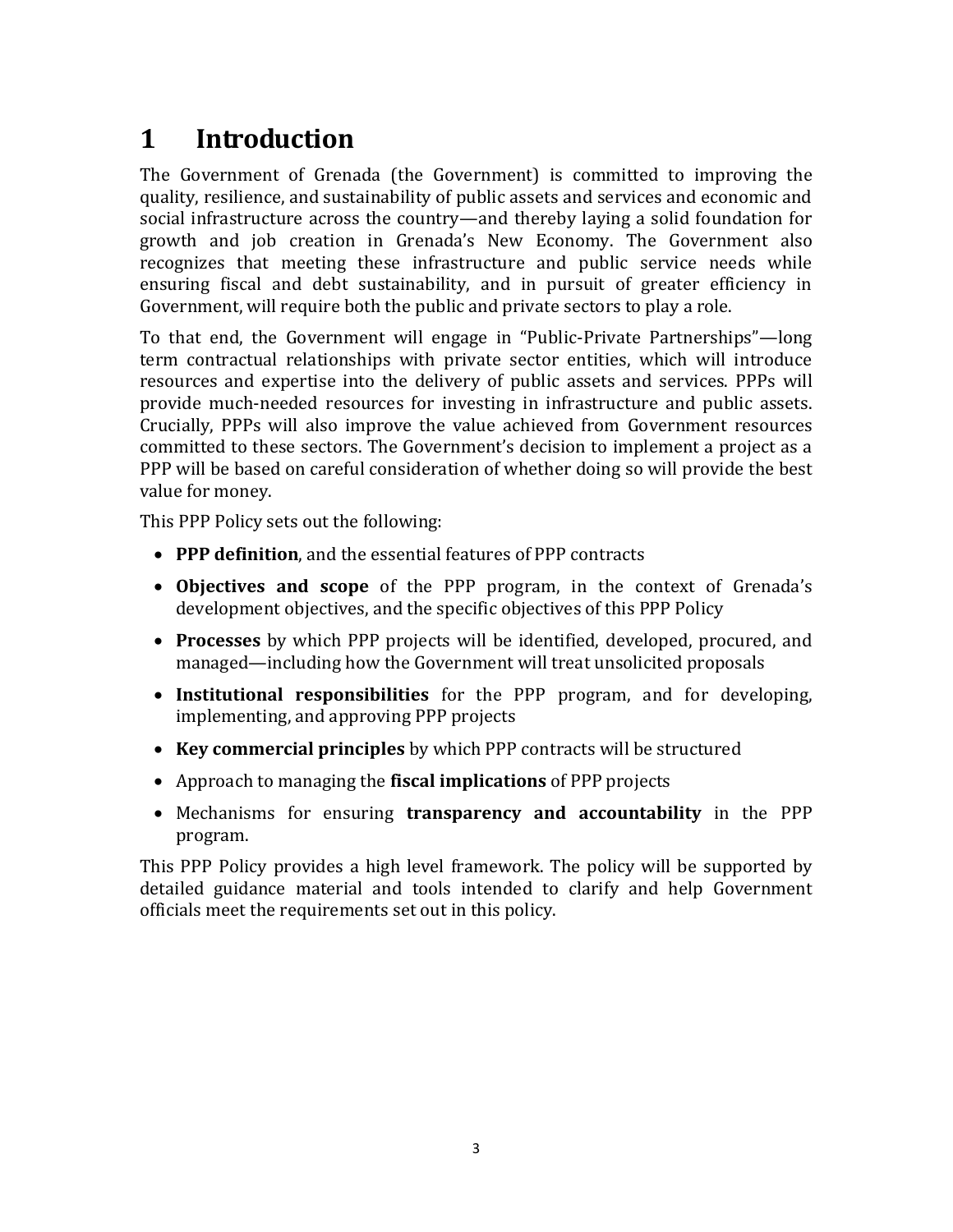# <span id="page-3-0"></span>**2 PPP Definition**

A **Public-Private Partnership (PPP)** is a long-term contract between a private party and a Government agency, for providing or managing a public asset and associated services, in which the private party bears significant risk and management responsibility. In this context:

- The **private party** to a PPP contract may be any majority privately-owned company or consortium
- The **government agency** may be a Ministry, a Government-owned Company, or any other public procuring entity. This agency retains overall responsibility for ensuring the service is provided to the quality required, by carefully managing the PPP contract
- The **public asset or service** may be a new investment, or may involve existing infrastructure or other public assets and services. PPP may be used in wide range of sectors, and for a wide range of assets and services—provided the public sector has an interest in having the asset managed and service provided

The nature of a PPP contract may vary; but generally involves the private sector bearing significant risk and management responsibility. Specifically, PPP contracts involve:

- **Transfer of management responsibility** for a public asset to the private party over the duration of a long-term contract. This may involve financing, designing, building or rehabilitating, maintaining, and operating the public asset and associated services; or some subset of these functions
- **Remuneration to the private party based on outputs delivered**, such as the availability of the asset or the provision of services to clearly-defined performance standards. Payments to the private party may be made by users, by Government, or by a combination of the two. Penalties may also be imposed for failure to meet contractually-specified standards, and bonuses may be paid for service above specified minimum standards
- **Allocation of risk** to the public and private parties clearly, comprehensively, and in a way that achieves value for money, by ensuring each party bears those risks they are best suited to manage.

PPPs can help achieve greater value in providing infrastructure and other services by tapping into the resources and expertise of the private sector, and creating incentives for good performance—as described further in Box 1 on "PPP value drivers". However, PPP contracts are more complex to prepare, procure, and manage than traditional public procurement contracts—and hence present new challenges and risks. This PPP policy aims to provide a framework for managing PPPs in Grenada in a way that capitalizes on these value drivers and manages the associated risks.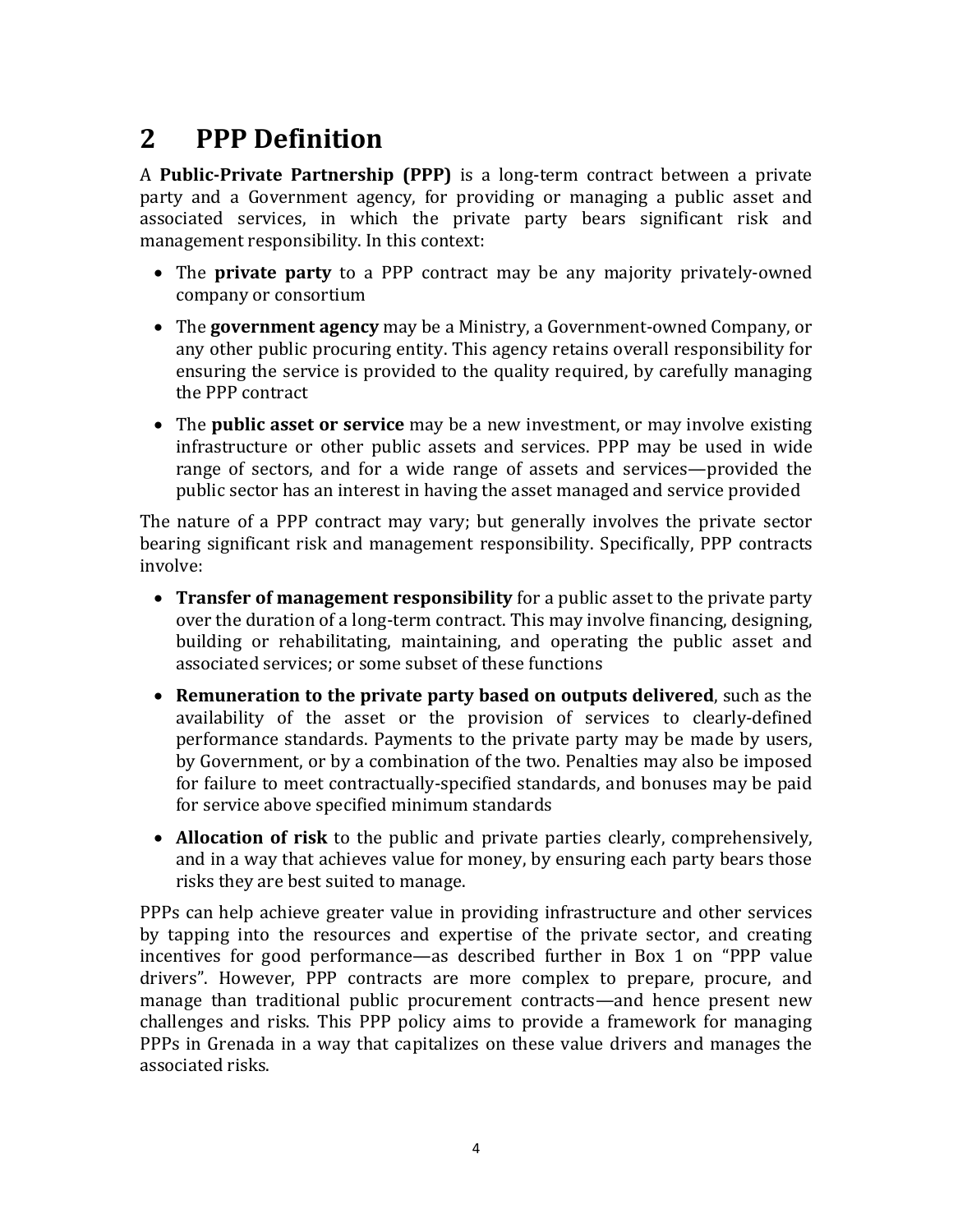#### **Box 1: PPP Value Drivers**

PPPs can help increase the availability, quality, and resilience of infrastructure and other public assets, and associated services, while reducing the fiscal commitment and risk involved in providing them. Well-structured and managed PPPs can do so in several ways.

First, PPPs can **mobilize additional funding and financing sources** for infrastructure and public services. Charging users or customers for products and services can also bring in more revenue to fund investment in public assets, and can typically be done more effectively or more easily with private operation under a PPP than by the public sector. Private operators may also find new ways to raise additional revenues from alternative uses for public assets, offsetting their cost to the Government or end users. Even where PPPs are ultimately paid for by public funds, the fiscal risk associated with financing and constructing new infrastructure is reduced by risk-sharing with the private party—although the Government typically also retains risks, creating contingent liabilities that should be identified and taken into account when assessing the fiscal costs of PPPs.

As well as increasing resources available for infrastructure, PPPs can also **achieve better value for money** from those resources—whether by reducing costs or improving quality—through the following mechanisms:

- **Whole of life costing**—PPPs typically integrate up-front design and construction with ongoing operations and maintenance under the responsibility of one company. This creates an incentive to carry out each function in a way that minimizes total project cost over the long term
- **Adequate maintenance funding** is thereby ensured over the asset lifetime, enabling timely maintenance to avoid costly degradation of assets, and providing budget predictability
- **Innovation and efficiency**—specifying outputs in a contract, rather than prescribing inputs, provides opportunities for innovation in both asset design and process efficiency. Competitive procurement incentivizes bidders to develop innovative solutions for meeting these output specifications. Some process or design innovations may be applicable by the Government to a broader range of public services, increasing the impact of the PPP through technology transfer
- **Focus on service delivery**—under a PPP, the responsible agency enters into a long-term contract with a private party for services delivered. Management in the private PPP entity is therefore focused on service delivery, free from competing objectives or constraints typical in the public sector
- **Accountability**—Government payments, when necessary, are conditional on the private party providing specified outputs at the agreed quality, quantity, and timeframe. If performance requirements are not met, service payments to the private sector party may be abated and/or financial penalties applied.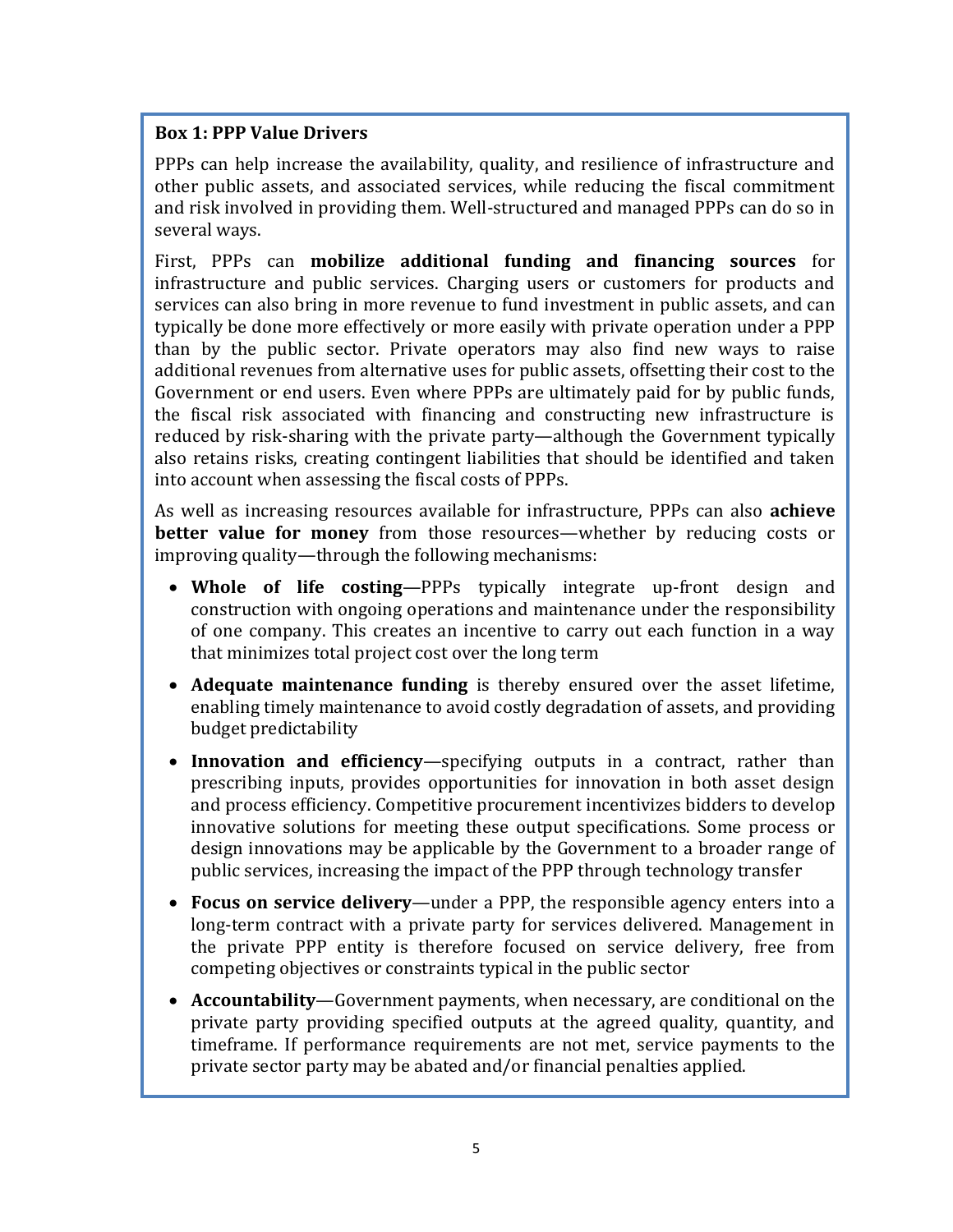# <span id="page-5-0"></span>**3 Objectives and Scope**

The Government of Grenada will use PPPs as an instrument to implement priority public investment projects that are aligned with the Government's development objectives, to manage public assets, and to deliver public services, where doing so is expected to provide the best value for scarce resources. This section briefly sets out the objectives of the PPP programme, in the context of Grenada's development objectives, and the specific objectives of this PPP Policy.

### <span id="page-5-1"></span>**3.1 Objectives and Scope of Grenada's PPP Programme**

The PPP Programme will be an important instrument in achieving the Government of Grenada's key economic policy objectives: boosting growth and job creation, while improving fiscal and debt sustainability including by achieving greater efficiency in the public sector.

PPPs may be used to implement priority public investment projects in a range of sectors—including provision of social and economic infrastructure to meet the basic needs of the people and enable growth, as well as managing Government-owned assets or lands with potential for development in key sectors such as agriculture and tourism. In this context ,the overarching objective of the PPP programme is to make the best use of the financial and technical resources of the public and private sectors to provide high-quality, responsive, resilient, and sustainable public assets and services in a way that achieves value for money for the Government and service users.

The Government will consider PPP for proposed investment projects that have the following characteristics:

- **Assets with significant investment value**. Since the cost of preparing and managing a PPP contract is significant for both public and private parties, PPP will typically only be considered for projects with a minimum investment value of EC\$50m, although smaller projects may be considered on a case-by-case basis
- **Output requirements that can be clearly specified and monitored**. Specifying outputs rather than inputs and linking payment to delivery of those outputs are defining features of PPP contracts. PPPs will therefore be used only for delivering assets and services whose outputs can be clearly contractually specified, and monitored in practice
- **Outputs anticipate predictable needs over the contract lifetime**. The longterm nature of PPP contracts reduces the flexibility of the Government to adjust output specifications over time. PPPs will therefore be considered for assets and services for which needs are expected to be relatively predictable—while also building in mechanisms for dealing with change
- **Scope for innovation or improved infrastructure performance.** The use of PPPs will be focused on those sectors where Grenada could benefit most from introducing private sector and international experience and expertise—such as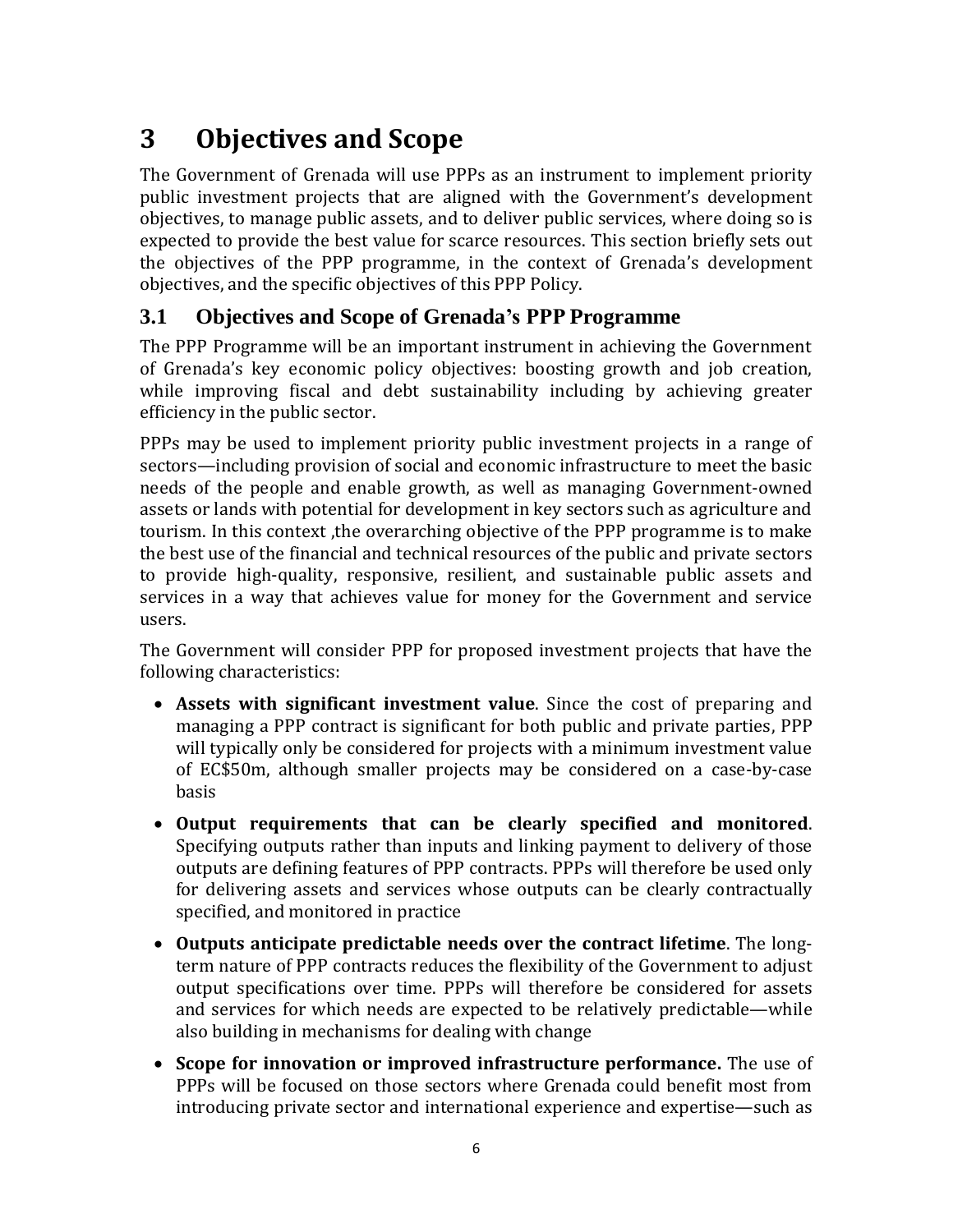sectors and services that are currently under-performing, or where there is a need for expansion, innovation, or adoption of new technology

 **Ability to generate revenues beyond Government payments**. To maximize benefits in alleviating fiscal constraints, the use of PPPs will be focused on projects that are expected to generate revenues, whether from charging service users or ancillary sources.

### <span id="page-6-0"></span>**3.2 Objectives of Grenada's National PPP Policy**

This National PPP Policy (the Policy) sets out clearly how the Government of Grenada will identify, develop, implement and manage PPPs. It aims to ensure the potential benefits of using PPPs to deliver public assets and services are achieved in practice, such that PPPs are developed effectively and efficiently, and in a way that achieves value for money for the Government and service users. The Policy also aims to guide the private sector on what they can expect in their partnership with Government.

Specifically, the objective of this Policy is to ensure PPP projects are selected, developed, and implemented according to the following **guiding principles**:

- **Value for money**—PPPs are selected and structured to achieve the optimal combination of benefits (that is, quality, responsive, resilient, and sustainable infrastructure and public services) and costs to Government and users, by capitalizing on the value drivers described above
- **Fiscal responsibility**—the fiscal impact of PPP projects is well-understood, expected costs are affordable, and the level of fiscal risk is acceptable
- **Transparency and probity** in how PPPs are identified, developed, procured, and managed
- **Environmental and social sustainability**—environmental and social impacts of PPP projects are carefully assessed, and are managed appropriately
- **Partnership and inclusiveness**—PPPs meet and balance the objectives of all interested parties—the Government agency and its private sector partner, as well as end users, employees, and other stakeholders—and are managed through a spirit of partnership and cooperation to achieve common goals of improved infrastructure services.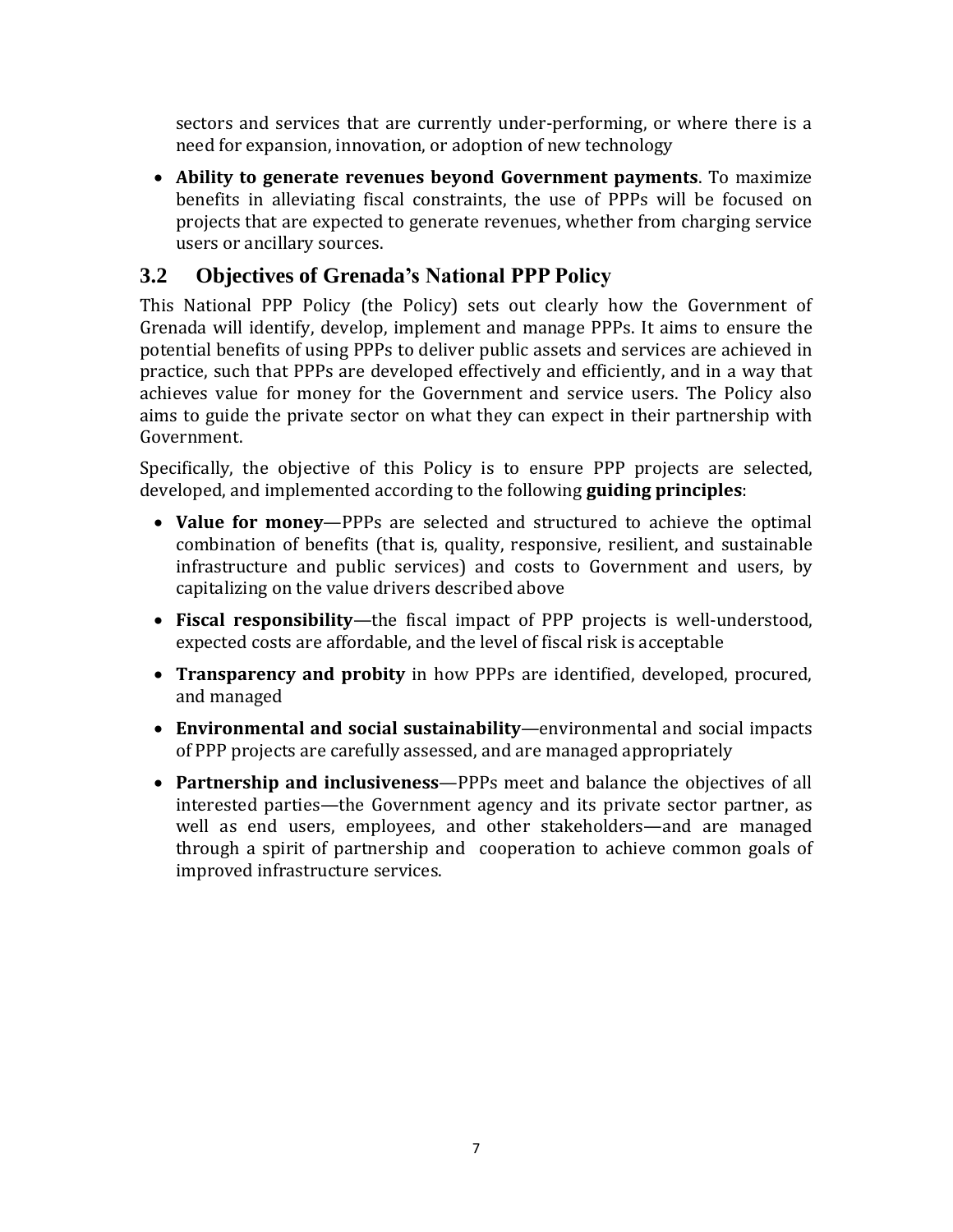# <span id="page-7-0"></span>**4 PPP Processes**

To achieve the objectives stated above, all PPP projects in Grenada will be developed and implemented following a consistent, transparent process. The PPP process consists of four stages, as shown in Figure 1:

- (1) Identifying and screening potential PPP projects;
- (2) Developing a business case;
- (3) Preparing for and implementing a PPP transaction; and
- (4) Managing PPP contracts.





Box 2 below sets out the criteria against which a proposed PPP will be assessed at each key decision point. Under certain circumstances some of this work may be undertaken by a private company on the basis of an unsolicited proposal to the Government for a PPP project.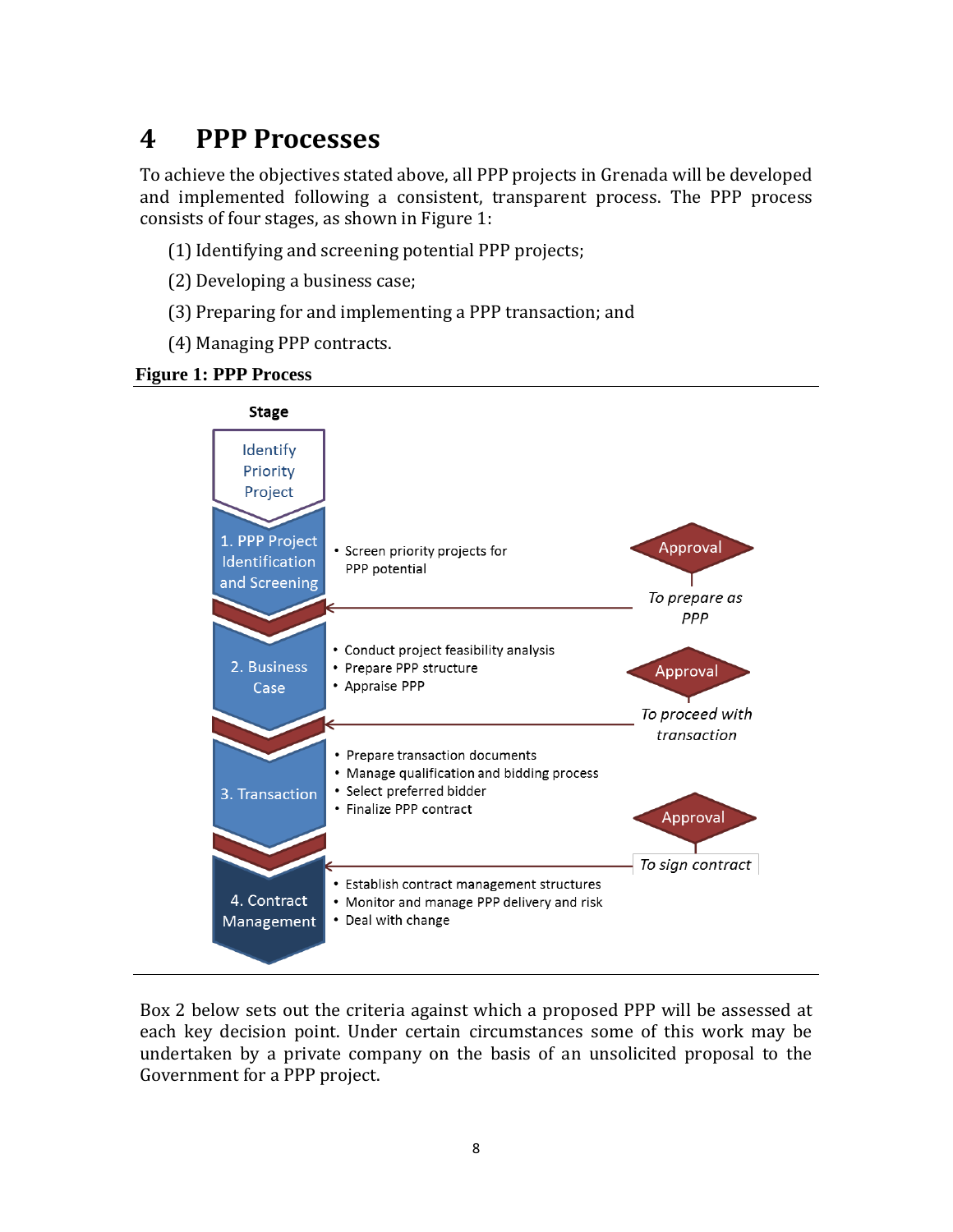#### **Box 2: PPP project appraisal criteria**

To ensure that the objectives of the PPP program and the potential benefits of using PPPs are achieved in practice, the Government will ensure that all PPP projects meet the following five criteria:

- (1) **Alignment with government policy**—the project is aligned with policy priorities and sector and infrastructure plans over the short and long term
- (2) **Feasibility and economic viability of the project**—the underlying project makes sense, in that it is technically, legally, environmentally and socially feasible; economically cost-benefit justified and the least-cost solution to the identified service need
- (3) **Fiscal responsibility**—the project's cost to Government is in line with fiscal priorities, and risks retained by Government would not be fiscally destabilizing
- (4) **Commercial viability**—there are qualified private parties available to do the project, and the project is expected to provide a commercial rate of return sufficient to attract such parties and create competitive tension for the opportunity
- (5) **Value for money**—the proposed PPP is expected to achieve value for money, compared to alternative implementation options; and compared to other PPP structures (that is, the PPP is structured well).

The following sections provide an overview of each stage of the PPP process. Detailed guidance and tools will be prepared and adopted to support responsible Government officials at each stage.

#### <span id="page-8-0"></span>**4.1 PPP Project Identification and Screening**

PPPs are first and foremost public investment projects; albeit implemented by the private sector. Hence, as shown in Figure 1, the process of developing and implementing a PPP is preceded by identifying a priority public investment or service need. The aim of this stage is to select from among these priority projects those that are expected to provide better value for money if implemented as PPPs.

Identifying priority public investments and service needs in a given sector is primarily the responsibility of the Ministry, Department, or Agency (MDA) responsible for that sector. From among these priority projects, those with the characteristics listed in Section [3.2: Objectives of Grenada](#page-6-0)'s National PPP Policy may be considered for implementation as PPPs. In certain circumstances, potential PPP project ideas may also arise from unsolicited proposals from the private sector, as described in Section 4.5 below.

At this stage, identified potential PPP projects will be screened, by carrying out a quick and approximate check that a PPP for the project is likely to meet the criteria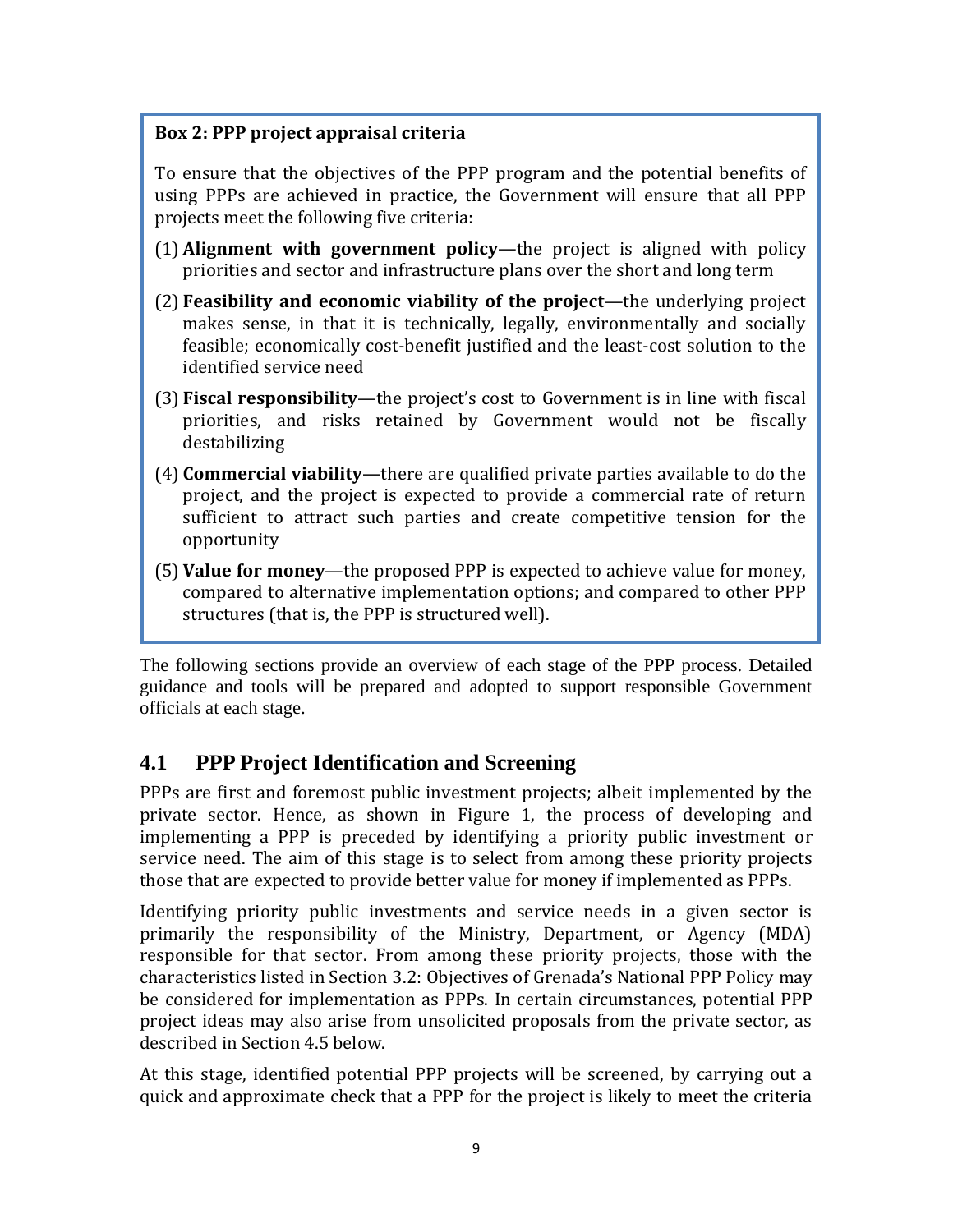described in Box 2 above—that is, whether the Project is likely to be viable, and commercially attractive, fiscally responsible and provide value for money as a PPP. Depending on the complexity of the project, this could require stakeholder consultations, and pre-feasibility analysis to identify technical solutions and major risks, and estimate project costs and revenues. This analysis will be presented by the relevant MDA in a Project Concept Note, along with an estimate of the work and resources required to develop a business case and prepare for a transaction.

This Project Concept Note will be submitted to the PPP Steering Committee for review and approval to proceed to the Business Case stage.

### <span id="page-9-0"></span>**4.2 Business Case**

Once a priority public investment project has been identified and initially approved for development as a PPP, the next step is to develop a Business Case for the project. A project Business Case sets out the scope and proposed structure of the project, and a detailed assessment of its viability and suitability for implementation as a PPP.

Developing a Business Case is an iterative process, through which the scope and structure of a proposed PPP is progressively developed and assessed against the criteria set out in Box 2 above. Depending on the nature of the project, it is likely to involve:

- Further stakeholder consultations on project needs and options
- Technical feasibility analysis, including identifying costs and significant risks
- Preparation of concept design drawings
- Social and environmental impact assessments and management plans
- Financial and economic analysis of the project and of proposed PPP structures, including estimating revenues
- Developing key commercial terms for the proposed PPP, including the contract type, allocation of key risks, and payment mechanisms (whether Government and/or end users will pay for services delivered), following the key commercial principles described in Section [6,](#page-17-0) and assessing its commercial attractiveness, including initial market soundings for potential investors in the project
- Value for money analysis: assessing and articulating the rationale for implementing the project as a PPP under the proposed structure in terms of value for money for Government and end users
- Fiscal analysis: identifying and assessing the level of fiscal support required for the project—both direct and contingent through the risks to be accepted by Government—and the affordability of this support given fiscal priorities and constraints (with reference to the treatment of PPP liabilities described in Sectio[n 7](#page-20-0) below).

The work of preparing the Business Case may be done by the Government, or may be contracted out to appropriately qualified consultants. The Business Case will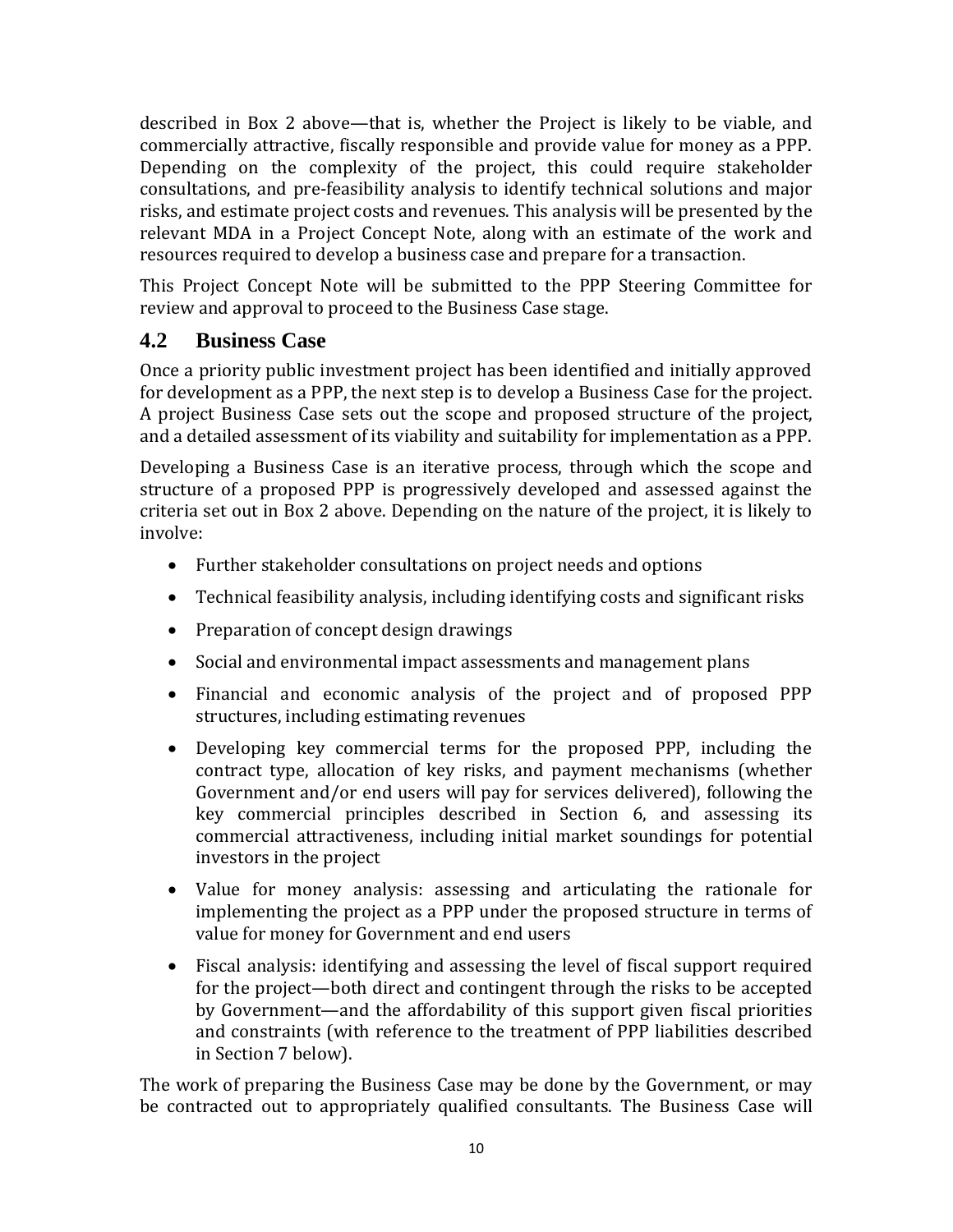present the resultant project scope and structure, and summarize the results of this analysis, demonstrating the compliance of the proposed project with the criteria described in Box 2 above The Business Case will be carefully reviewed and scrutinized by relevant agencies before being submitted to Cabinet, as described further in Section 5.4 on PPP Approvals.

#### <span id="page-10-0"></span>**4.3 Transaction**

 $\overline{a}$ 

Once Cabinet approval is given to proceed on the basis of the Business Case, the team will prepare and implement the PPP transaction. The objective at this stage is twofold: first, to select a competent firm or consortium as the private party to the PPP; and second, to identify the most effective and efficient solutions to the proposed project's objectives—from both technical and value for money perspectives. Achieving these objectives requires a well-prepared, transparent, competitive transaction process—as is the case for any form of public procurement.

While the specific transaction processes may vary depending on project needs, they will typically include the following steps<sup>1</sup>:

- **Invite Expressions of Interest (EoIs) and pre-qualify bidders**. To ascertain the level of market interest and determine whether private parties have the financial and technical capability to implement the project, the Government may invite expressions of interest from private sector investors, and on the basis of responses received, select a shortlist of potential bidders. Requests for EOIs will be published in national, regional, and globally-followed platforms relevant to the sector, and will provide an overview of the project scope, as well as clear guidelines for the submission requirements and criteria for assessing bidder qualifications. This EoI process may be initiated in parallel with preparation of detailed transaction documents.
- **Prepare transaction documents**. To attract qualified investors and achieve competition in the bidding process the PPP transaction documents must be comprehensive and well-prepared. PPP transaction documents to be issued to qualified bidders will include, but not be limited to:
	- Full draft contract agreements, based on the key commercial terms defined in the Business Case, and following the commercial principles set out in Section [6](#page-17-0)
	- Request for Proposal (RFP) documents, which should include a detailed description of the transaction process, required proposal contents, and evaluation criteria
- **Issue Request for Proposals (RFP) and manage interactions with bidders**. The project team will ensure that all bidders benefit from open and equal access to project information, for example through a data room. Protocols for bidder

<sup>1</sup> A PPP transaction is a form of public procurement. As such, the PPP transaction process set out in this Policy is designed to be consistent with the principles and requirements of the Public Procurement and Disposal of Public Property Act [add date].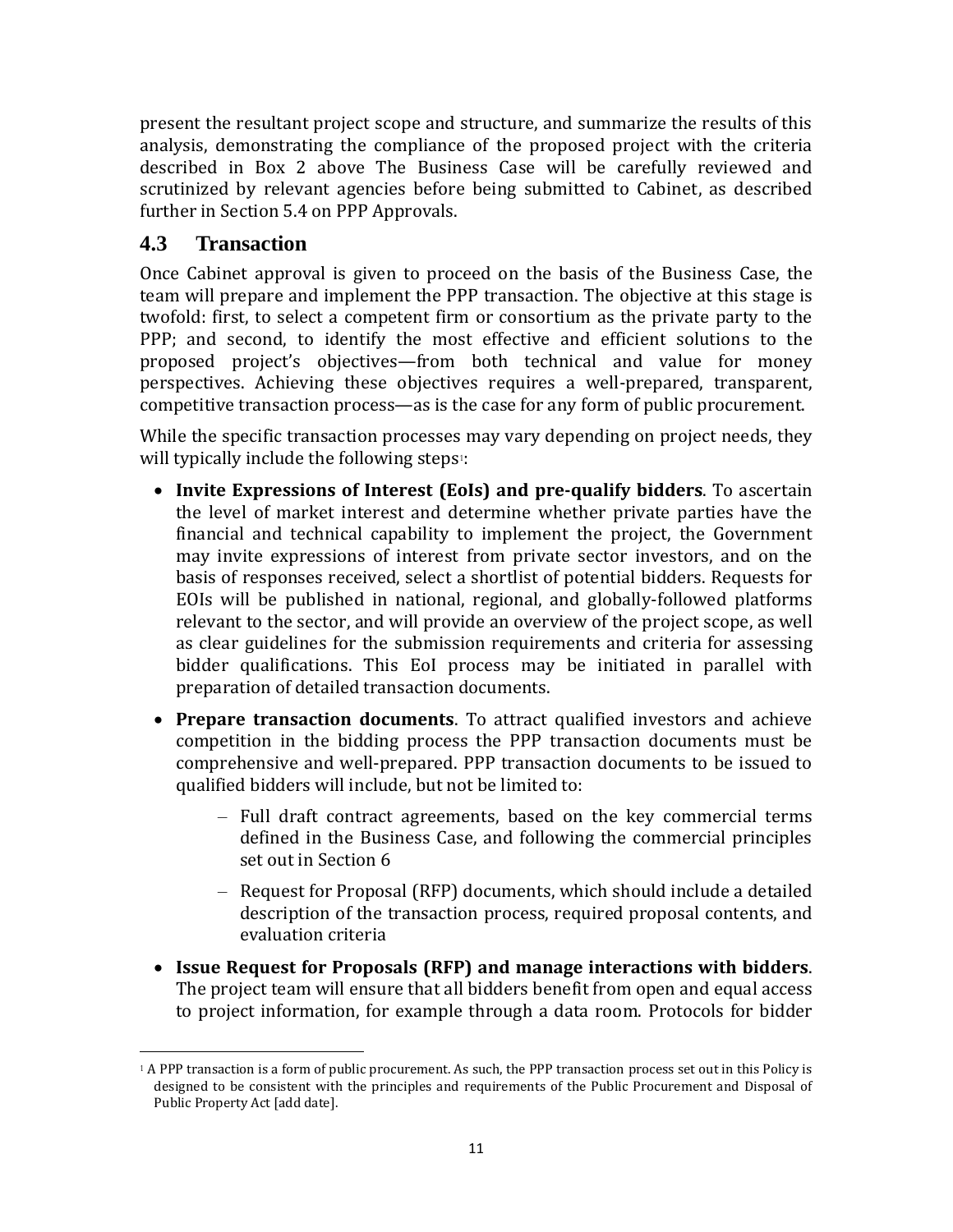interactions during bid preparation will be established in the RFP documentation—these will include a structured, transparent, and fair process for bidder feedback and adjustment of the draft PPP agreements in light of bidder concerns

- **Evaluate bids and select preferred bidder**. Bidders will submit information detailing their qualifications, as well as detailed technical and financial proposals as required by the RFP, which will be evaluated according to the process and criteria set out in the transaction documents. Although the details of individual transactions will vary, the general principle is that bidders will submit two separate bid packages: technical and financial. The technical proposals will be evaluated first; bidders that do not meet the minimum required standards will be rejected, and the other bidders will move onto the opening of financial envelopes. The highest-scoring bidder will be identified as the 'preferred bidder'. . The basis for selection of the preferred bidder will be clear, objective and quantifiable. Bidders will be required to include sworn statements they will abide by the terms of the RFP, and if selected as the preferred bidder will execute the transaction documents substantially in the form of the draft contracts issued to all pre-qualified bidders. This may include including signed copies of the transaction contracts in the bid package
- **Finalize contract.** Once the preferred bidder has been selected, the Government will finalize the PPP contractual agreements with that bidder. Some further negotiation with the preferred bidder may be required to clarify elements of the proposal or contract, but the Government will not incorporate substantive changes to the draft PPP contracts at this stage (that is, changes that could have resulted in a different result from the bidding process)
- **Final approval.** The final contract must be re-submitted to Cabinet for approval before signing. This submission must present any changes to the expected cost and project structure as approved at Business Case stage, and provide a clear rationale for how those changes remain consistent with the PPP criteria set out in Box 2 above
- **Contract execution and financial close**. Once the contract is signed by all parties, several more steps, or 'conditions precedent' may be needed to achieve contract effectiveness and financial close. The project team will remain responsible for timely and comprehensive completion of these actions. At the completion of each PPP transaction, a summary of the transaction process will be prepared by the project team and submitted to the responsible MDA, to provide lessons for future transactions.

Detailed guidance on the transaction process may be prepared and adopted by Government to help implementing agencies follow the above policies, including model transaction documents.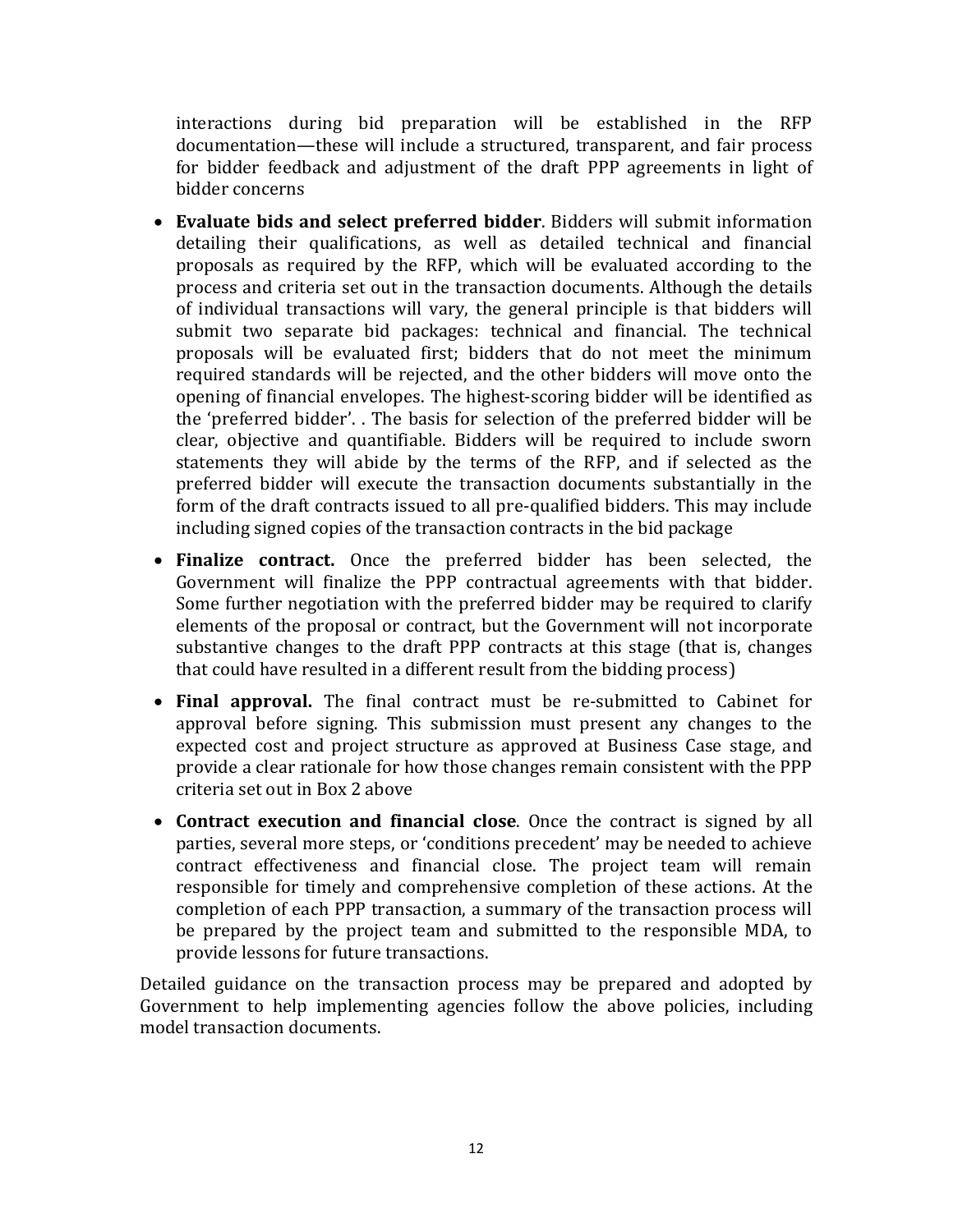### <span id="page-12-0"></span>**4.4 Contract Management**

The PPP contract will be monitored and managed throughout its lifetime to ensure that all parties meet their contractual obligations, and that PPP project services are delivered according to the contractually-specified standards. The responsible Government Agency, in consultation with the PPP Core Team, will designate a Contract Manager (which may be supported by a contract management team, as needed), and will develop the processes and tools for managing the contract. The Contract Manager will, inter alia:

- **Monitor PPP delivery and risk**—ensuring that services are delivered continuously and to a high standard, in accordance with minimum standards contained in the PPP contract(s); that risk allocations are maintained in practice and risks are properly mitigated; and that payments or penalties are made according to contractual specifications. This may include establishing and managing contract monitoring arrangements such as periodic reviews of PPP performance by independent consultants, or mechanisms for measuring consumer satisfaction
- **Manage change**—ensuring that external risks and opportunities are spotted and changing circumstances are acted on effectively in a way that achieves value for money over the project lifetime; and putting into practice contractually-defined mechanisms to deal with contract adjustments, dispute resolution, and contract termination
- **Mange contract expiry and asset handover**—managing the transition of assets and operations at the end of the contract term, including ensuring that conditions upon handover meet contractually-required quality and operational standards.

The Contract Manager will maintain up to date project performance information and financial indicators, and make that information available for inclusion in budget documents and other Government internal and public reporting as required.

### <span id="page-12-1"></span>**4.5 Unsolicited Proposals**

An unsolicited proposal is a proposal initiated by a private party to undertake a PPP project that was not specifically requested by Government. Unsolicited proposals may allow the Government to benefit from private sector innovation in putting forward novel ideas for meeting infrastructure and public service needs or managing public assets. However, they also bring challenges. The Government will consider unsolicited proposals that are demonstrated to be of public interest, but only under a framework that preserves competitive pressure, transparency, and fiscal discipline.

The Government will accept unsolicited proposals only if they fall into one of the following two categories:

 A solution to a publically-identified need that is unique to the private entity proposing it. For example, the proponent may own assets, land, or technology that make it uniquely able to provide a particular public service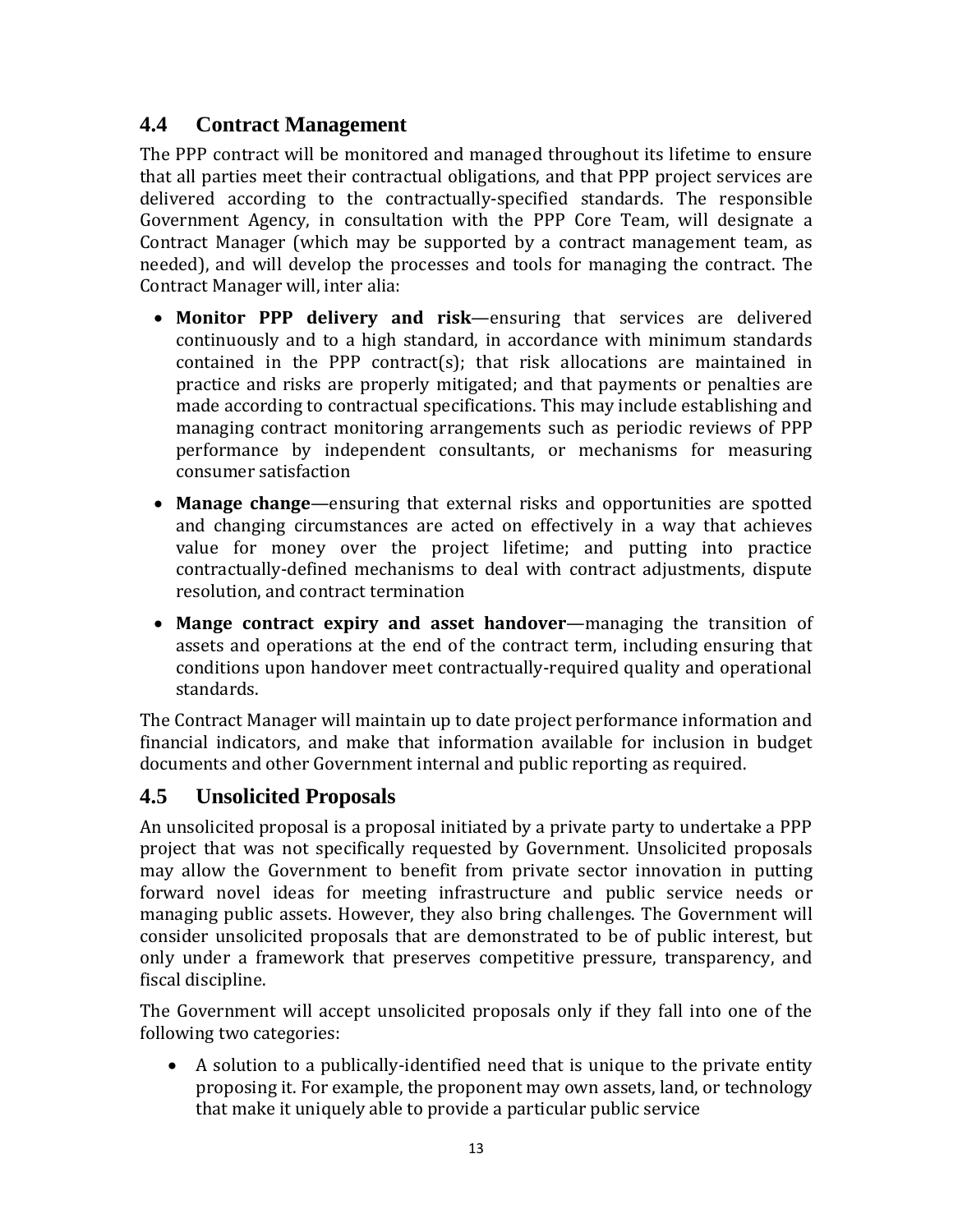An innovative solution to a priority infrastructure, public asset management, or public service challenge—that is, a solution that was not already under consideration or development by the Government.

Unsolicited proposals will be subject to the same review and approval requirements as described above for Government-initiated PPP projects. However, the project proponent will be responsible for project preparation and analysis, working with a designated Government project execution team.

If the unsolicited proposal is approved, procurement will generally be through an open, competitive tender process. Tender documents will be prepared in collaboration with the proponent based on the unsolicited proposal. If the original proponent is not selected as the winning bidder, the winning bidder may be required to compensate the proponent for costs incurred in developing the project, to an amount agreed in advance by the Government with the proponent.

A project may be considered for sole-source procurement only where there is a clear reason that the original proposer is the only one capable of implementing it. In such cases, the Government will make every effort to ensure the proposal provides value for money.

Detailed guidance and tools will be prepared and adopted to clarify requirements and processes for dealing with unsolicited PPP project proposals.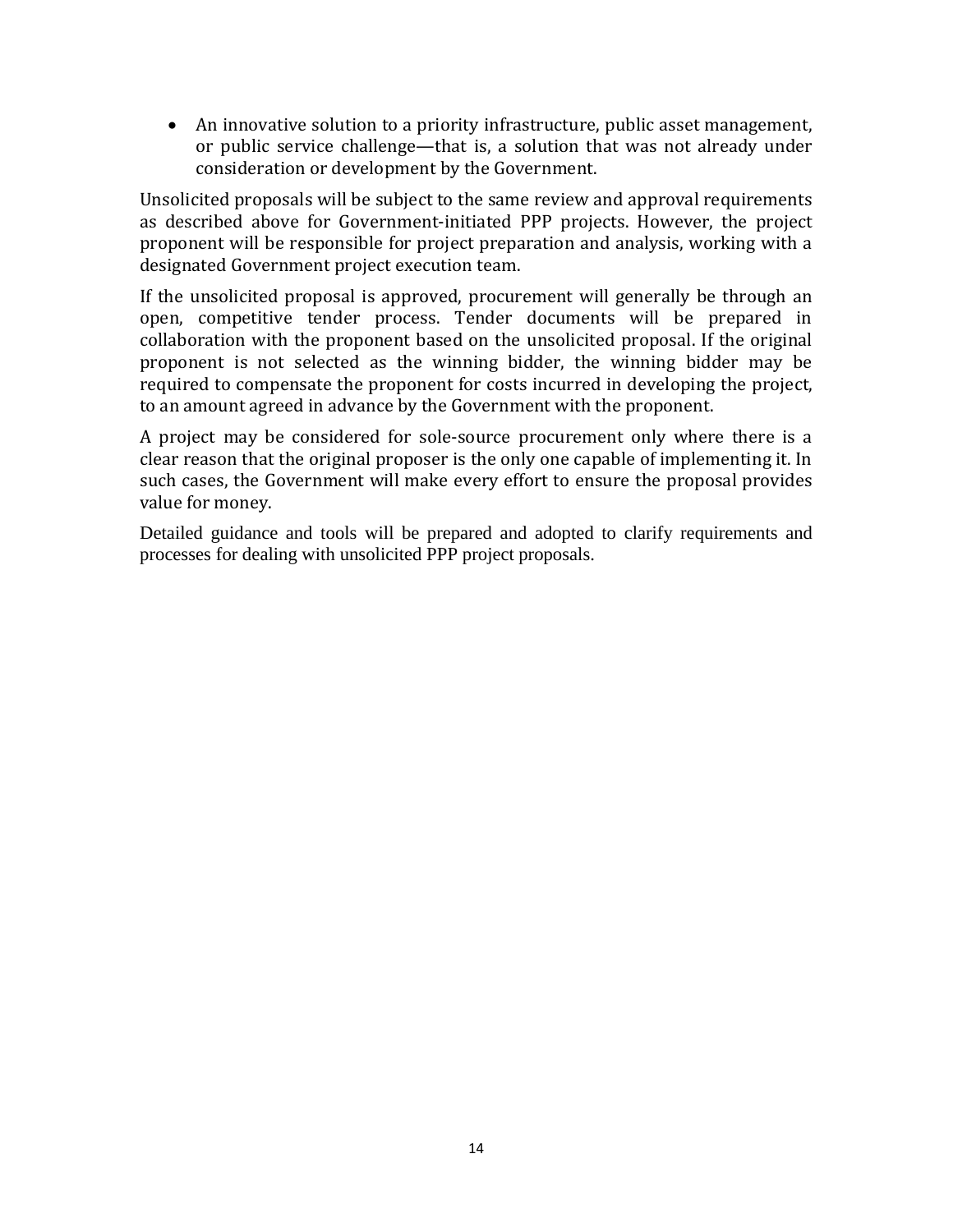# <span id="page-14-0"></span>**5 Institutional Responsibilities for PPPs**

Developing and implementing PPP projects will require close coordination between several Government entities.

The PPP programme will be overseen by a PPP Steering Committee. The Ministry of Finance will designate a 'PPP Core Team', to act as secretariat to the Steering Committee, and as a focal point for day-to-day management of the PPP programme. Each PPP initiative will be the responsibility of the relevant Ministry or Government agency, and will be implemented by a multi-agency project team. Proposed PPPs will be reviewed and approved by Cabinet at key stages in the development process.

The roles of the PPP Steering Committee, PPP Core Team, PPP Project Teams, and responsibilities for review and approval of PPP projects are described in turn below.

#### <span id="page-14-1"></span>**5.1 PPP Steering Committee**

A PPP Steering Committee will be established to provide direction to the PPP programme, and oversee the development and implementation of PPP projects. The responsibilities of the PPP Steering Committee are as follows:

- Guide the development of PPP policy, including adopting as appropriate more detailed guidelines and regulations or standard forms of key documents for mandatory use by all Ministries, Departments and Agencies that are implementing PPPs
- Select projects to be developed as a PPP, based on an initial screening by the PPP Unit
- Hold PPP execution teams accountable for developing and implementing PPP projects, following an agreed project timeline
- Approve key decisions at various stages of PPP implementation processes, which decisions will also be subject to Cabinet approval at key project stages, as described in Section 5.4 below
- Guide Contract Managers as needed to manage change during the lifetime of the PPP contract.

The PPP Steering Committee consists of the Permanent Secretaries of the Ministry of Finance and the Ministry of Communication, Works and ICT; the Attorney General; and the Chief Executive Officer of the Grenada Industrial Development Corporation (GIDC). Other Permanent Secretaries may join the Committee when projects under their Ministries' portfolios are being considered or implemented as PPPs. At a minimum, the attendance of the Permanent Secretaries of the Ministry of Finance and of the responsible line Ministry and the Attorney General will be required for committee decisions pertaining to a particular PPP project.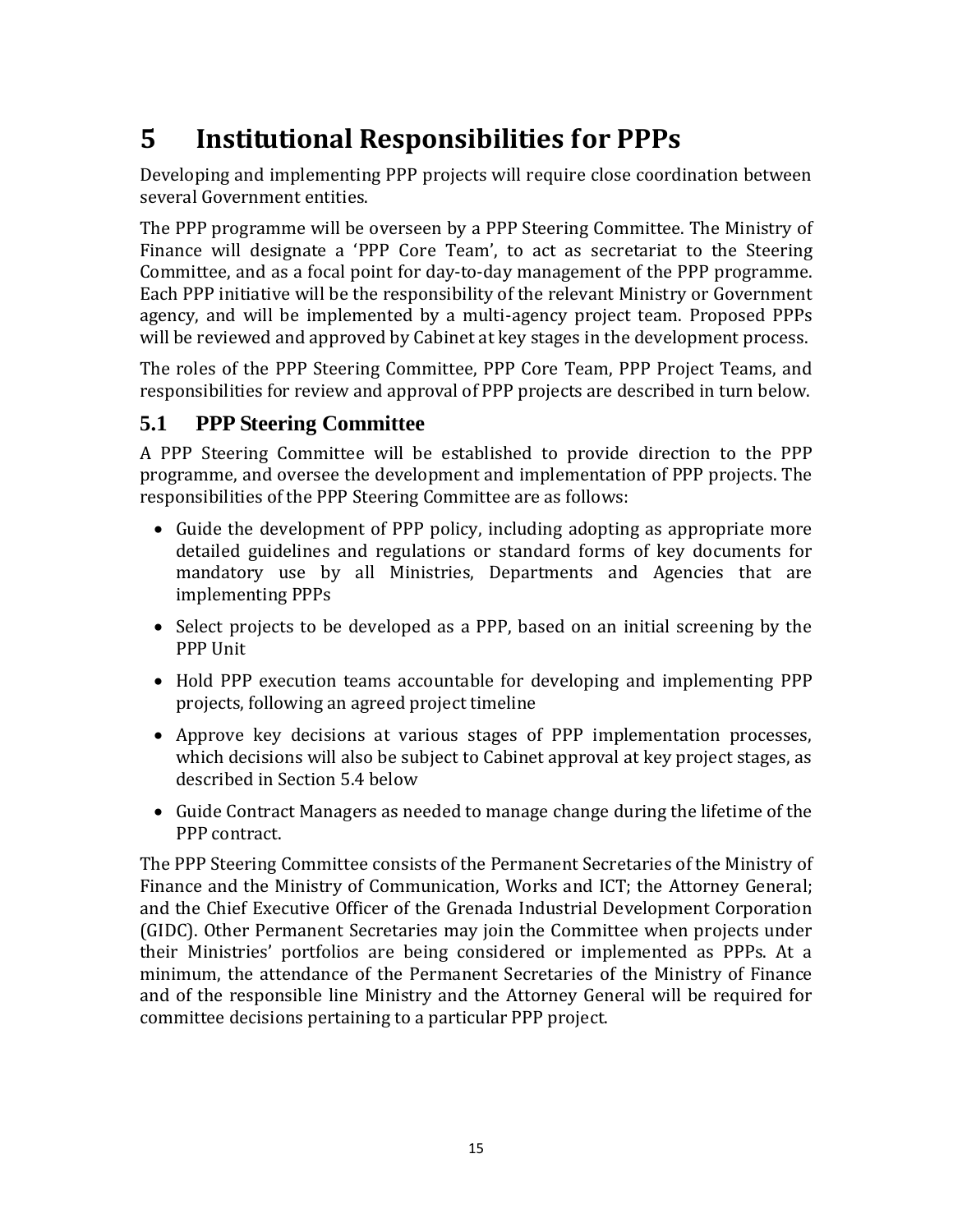### <span id="page-15-0"></span>**5.2 PPP Core Team**

The Ministry of Finance will designate a PPP Core Team to act as Secretariat to the PPP Steering Committee in managing the PPP Program. The members of this PPP Team may be drawn from across departments within the Ministry; one member and department will be designated as the main PPP focal point. The responsibilities of the PPP Core Team are as follows:

- **Develop and disseminate PPP policy**—advise on development of PPP policy and regulation; develop guidance material and templates for issuance by the PPP Steering Committee, and build understanding in public and private sectors of the Government's PPP programme
- **Regulate the PPP programme**—ensure that all PPP projects are developed in accordance with PPP policy, principles, and processes. This includes ensuring that projects are properly reviewed against required criteria at each stage; that review processes are completed; that Cabinet submissions include all the information required for a well-informed decision; and that PPP projects are properly managed
- **Contribute to the development of PPP projects** by forming part of the PPP Execution Team responsible for developing the business case for each PPP project and implementing the subsequent PPP transactions
- **Be a repository of skills and knowledge**—continually build knowledge about managing PPPs, drawing from domestic and international experience. This includes compiling information on PPP projects in Grenada, and periodically reviewing and systematically analyzing the success of those projects—what has worked and what has not—to inform the development of the PPP programme.

### <span id="page-15-1"></span>**5.3 PPP Project Teams**

A **PPP Execution Team** will be established for each project selected for development as a PPP, reporting to the PPP Steering Committee. The PPP Execution Team will be responsible for developing a Business Case for the project, and for implementing the PPP transaction, with the support of experienced advisors. Each PPP Execution Team will be led by a representative of the responsible Ministry or Government agency, and will include representatives of the Ministry of Finance PPP Core Team, GIDC, and other relevant Government entities.

When the PPP transaction reaches financial close, a **Contract Manager** or management team will be appointed by the responsible Ministry or Government agency, to manage the PPP contract for its duration. The Contract Manager may refer to the PPP Steering Committee to provide guidance as needed to manage change over the contract lifetime.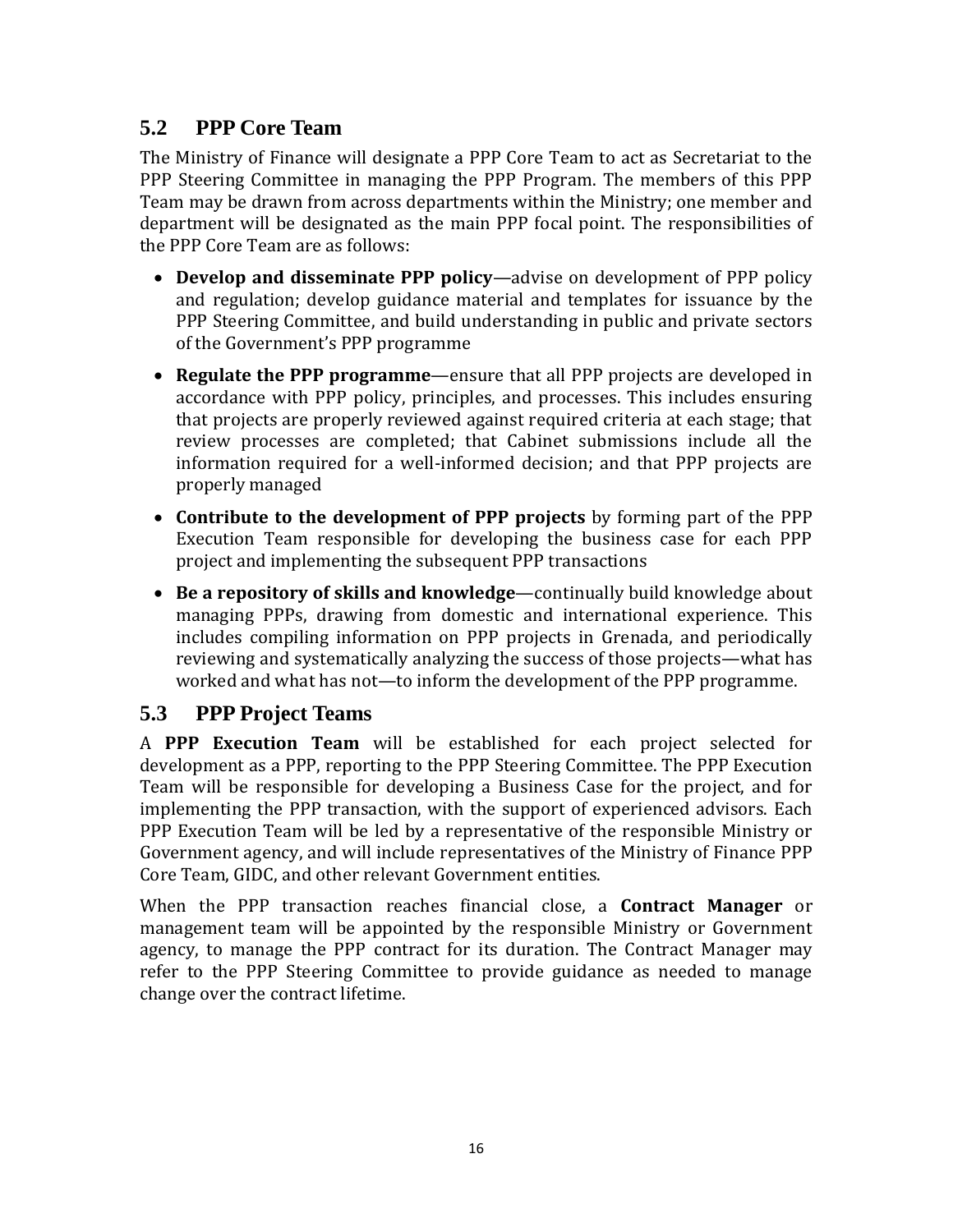#### <span id="page-16-0"></span>**5.4 PPP Reviews and Approvals**

All PPP projects will require review and approval at key stages in the PPP development process. The objectives of these reviews and approvals are to ensure that PPP projects are aligned with Government priorities, and are developed according to this Policy and its guiding principles.

The table below sets out PPP review and approval requirements. At each stage, approvals will be based on the relevant submission demonstrating that the PPP is (or is expected to be) compliant with the PPP Criteria set out in Box 2 above. The PPP Core Team representative on the Project Execution Team will be responsible for coordinating this review and approval process.

| <b>Stage</b>                                                                                                                                                      | <b>Review Required</b>                      | <b>Approving</b><br><b>Authority</b> | <b>What is approved</b>                                                       |
|-------------------------------------------------------------------------------------------------------------------------------------------------------------------|---------------------------------------------|--------------------------------------|-------------------------------------------------------------------------------|
| <b>Project Identification and</b><br><b>Screening:</b> upon submission<br>of Concept Note                                                                         | Ministry of<br>Finance                      | <b>PPP</b><br>Steering<br>Committee  | Form Project Execution Team<br>and proceed to develop<br><b>Business Case</b> |
| <b>Business Case: upon</b><br>submission of Business Case                                                                                                         | Ministry of<br>Finance; Attorney<br>General | Cabinet                              | Proceed to prepare and<br>implement transaction                               |
| <b>Transaction:</b> upon<br>submission of final contract<br>prior to signing                                                                                      | Ministry of<br>Finance; Attorney<br>General | Cabinet                              | Sign PPP Contract                                                             |
| <b>Contract Management: on-</b><br>going throughout contract<br>lifetime, in case of<br>renegotiation, upon<br>submission of revised<br>contract prior to signing | Ministry of<br>Finance; Attorney<br>General | Cabinet                              | Sign revised PPP Contract                                                     |

#### **Table 1: PPP Reviews and Approvals**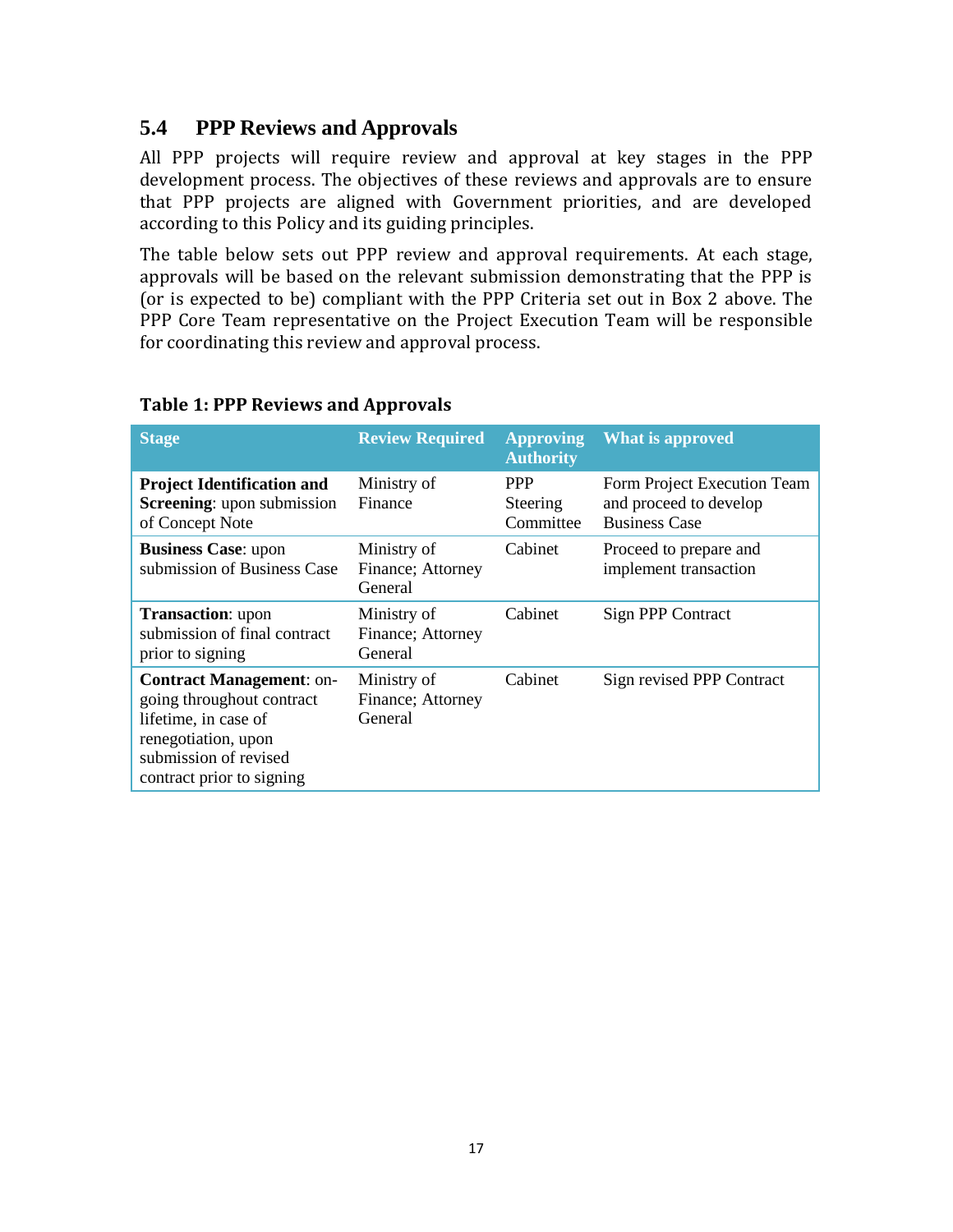# <span id="page-17-0"></span>**6 PPP Commercial Principles**

PPP contracts will be designed to achieve the best value for money for the Government and service users. To that end, this section outlines commercial principles that will guide the preparation of PPP contracts in Grenada. The Government may develop and adopt detailed guidance material and standard PPP contract clauses that encapsulate these principles.

#### <span id="page-17-1"></span>**6.1 Risk Allocation and Management**

Appropriate allocation of risk between the Government and private parties is critical to successful PPP projects. Project risks will be allocated following the principle that each party bears the risk they are best-placed to manage. This means risks will be allocated to the party best able to:

- Influence the risk, where possible
- Anticipate or respond to the risk factor, if it cannot be influenced directly; or
- Absorb the risk, where it cannot be influenced and its impact cannot be controlled.

Following this principle, the party to which a risk is allocated will also have control over decisions related to the risk factor. Examples of risks to be considered include land acquisition risks, design and construction risks, demand risk, macroeconomic risks such as inflation and foreign exchange rates, regulatory risks, and force majeure risks.

Risk allocation will be achieved primarily through the PPP contractual agreements. Allocation mechanisms may include the performance-based payment and penalty mechanisms described in Section [6.2,](#page-17-2) and where appropriate, provision of Government guarantees or indemnities as a mechanism for accepting or sharing certain project risks. The Government will thereby accept or share only those risks it believes it is best positioned to manage, and will not offer general guarantees on overall project returns or loan repayments.

To ensure the intended risk transfer to the private party is achieved in practice, a minimum level of equity finance of the PPP project may be required. Performance bonds may also be required at certain project stages.

The Government may adopt detailed guidance and tools for risk allocation and management, including defining preferred risk allocations.

#### <span id="page-17-2"></span>**6.2 Payment Mechanisms and Performance Specifications**

The PPP contract will clearly set out the performance standards required through the life of the PPP, and the mechanisms by which the private party will be paid. A key feature of PPP contracts is that these aspects are linked, such that remuneration depends on achieving contractually-defined performance standards.

**Performance standards** will be output-based—that is, they will define the standards of the asset or service required, rather than specifying how those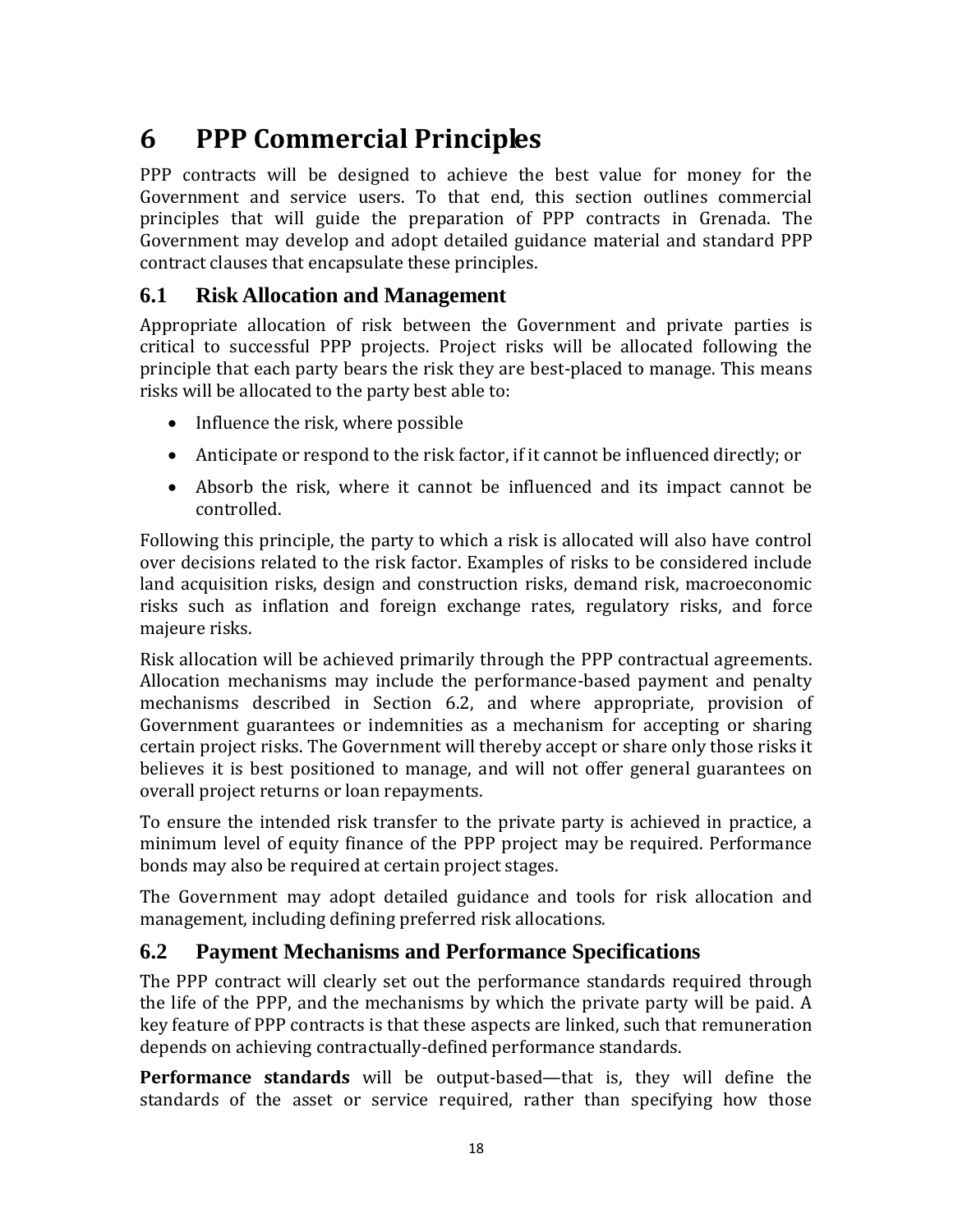standards should be achieved. They will also be SMART: Specific, Measurable, Achievable, Realistic, and Time-bound.

**Payment mechanisms** by which the private party will be remunerated may include user charges, Government payments or a combination of the two, as follows:

- For PPPs that involve charging users for services, the PPP contract will establish the right of the private party to collect these charges, and include as appropriate mechanisms and responsibilities for setting and/or adjusting the level of charges over time
- Government payments to the private party under PPP projects will generally be made only upon delivery of the asset or service according to the contractually-specified standards over time. Payments may be linked to availability of the asset, or delivery of specific outputs. Government payments may in some cases include capital contributions during construction where this is considered to result in the best value for money any such payments will be linked with achievement of contractually-defined construction milestones. The contract will define the timing and mechanism by which Government payments will be made.

In either case, the PPP contract may also define **bonuses or penalties** for achieving or failing to achieve clearly-defined performance targets, which may include the use of performance bonds.

Given the long-term nature of PPP projects, unpredictable changes over the lifetime of the contract are inevitable. PPP contracts will therefore include appropriate **adjustment mechanisms** by which services or payments may be adjusted in response to changing circumstances. Such adjustment mechanisms will aim to create a clear process and boundaries for change.

### <span id="page-18-0"></span>**6.3 Investment Incentives**

PPP projects may qualify for investment incentives under Grenadian law, which may include, inter alia, tax holidays, import duty exemptions, and withholding tax exemptions. The eligibility of proposed PPP projects for these incentives will be assessed according to the criteria set out in the relevant legislation—project-specific incentives will not be considered.

### <span id="page-18-1"></span>**6.4 Refinancing**

Over the lifetime of a PPP contract, changes to the project risk profile or in capital markets may mean the private party can replace or renegotiate its original debt on more favourable terms than obtained at the outset of the project. Each PPP contract will set out how the gains from refinancing will be determined and treated, following the principle that such gains will be shared equitably between the public and private parties to the contract, and service users where applicable.

### <span id="page-18-2"></span>**6.5 Dispute Resolution Mechanisms**

Due to the long term and complex nature of PPP contracts, differences in interpretation can arise, leading to disputes between the contracting parties. Each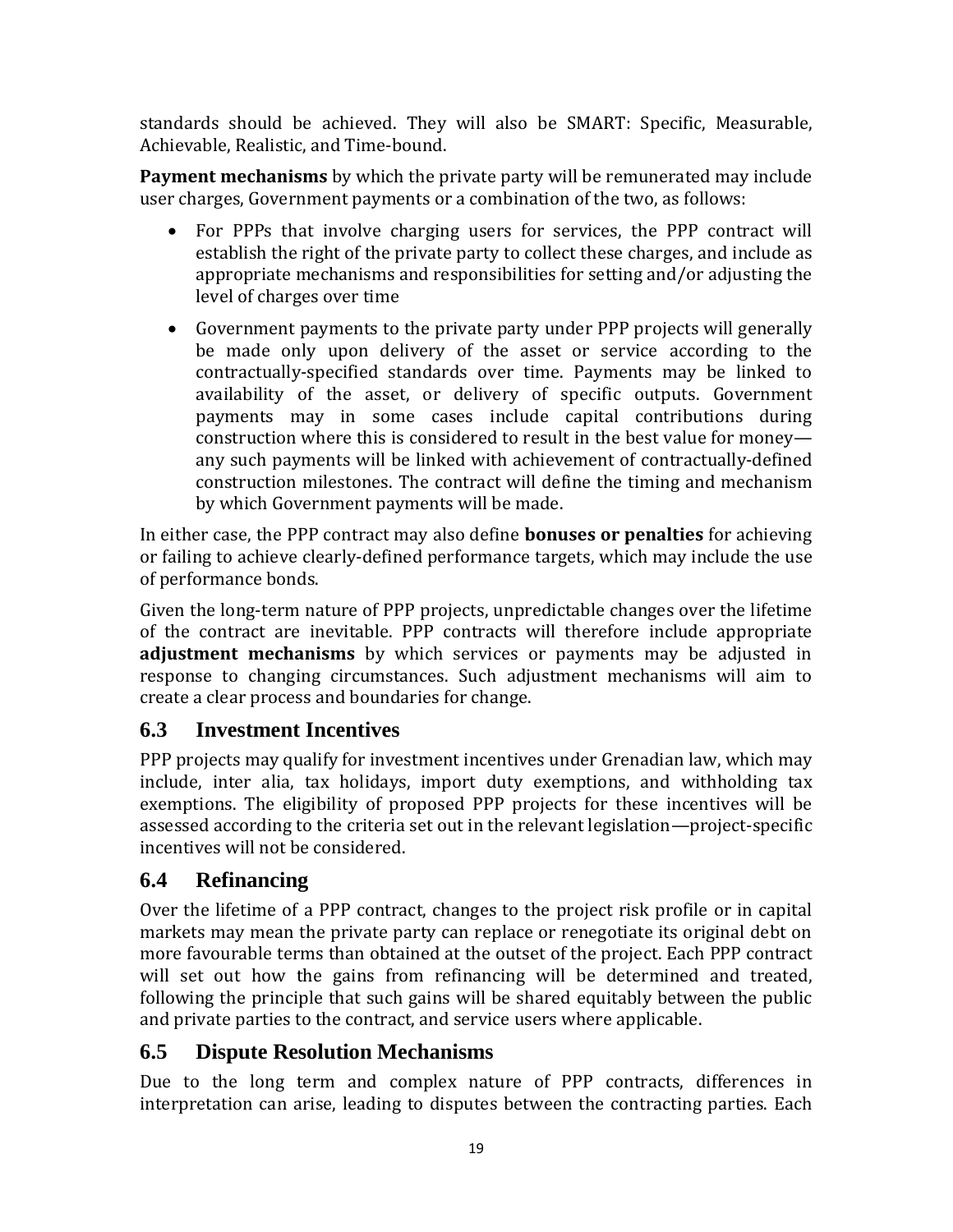PPP contract will establish a resolution process to ensure disputes are resolved quickly and efficiently, without interruption of service. The guiding principle is that disputes should be handled first and foremost through structured discussion between the parties concerned; secondly by arbitration; and only in the final instance by resort to legal mechanisms.

#### <span id="page-19-0"></span>**6.6 Termination Provisions**

Upon termination of the PPP contract, the project assets will revert to the Government. A termination date will be clearly set in the PPP contract, along with arrangements for contract close and handover of assets. The PPP contract will also set out circumstances that would allow for early termination, and any financial consequences arising therefrom. While the latter may vary by project, the Government will generally not make termination payments that include compensation to equity holders in case of termination due to private party default.

### <span id="page-19-1"></span>**6.7 Renegotiation**

PPP contracts will be carefully designed to minimize the need for renegotiation during the contractual term, by comprehensively allocating risks and incorporating appropriate mechanisms for dealing with changes in project parameters. Renegotiations will be approached with caution, given the absence of competitive pressure for the private party. The Government will accept an offer for renegotiation only if it believes that renegotiation is likely to improve value for money for the Government and/or end users, and if the same ends cannot be achieved within the contract.

Any proposed renegotiation of the PPP contract will be approached following the same principles, criteria, and analysis as a new PPP contract. Cabinet approval will be required for the revised contract. Where renegotiation requires adjustment to contractual payments (to the Government, and/or the private party), benchmarking or market testing will be employed where possible in lieu of a competitive process to help ensure value for money.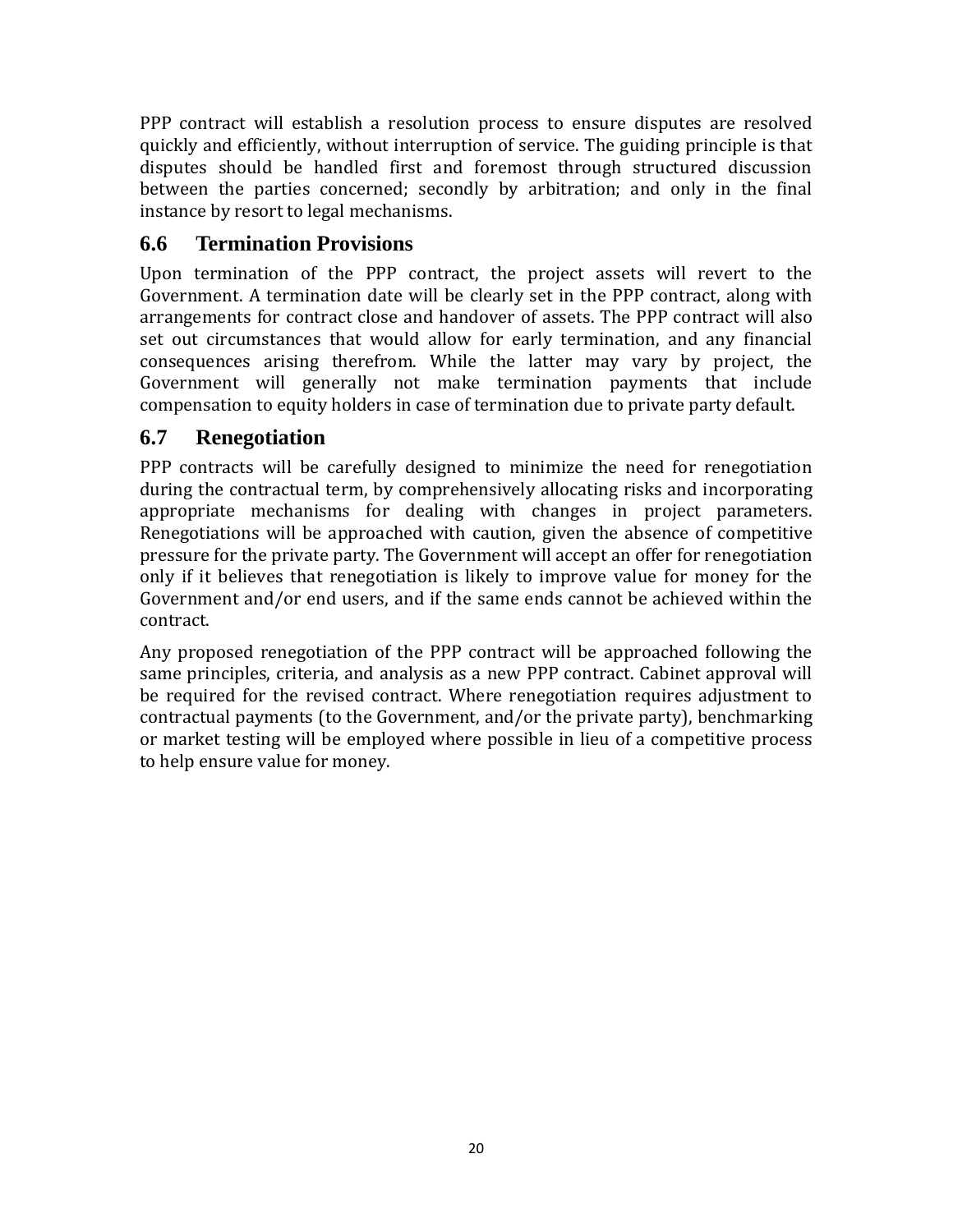# <span id="page-20-0"></span>**7 Fiscal Management and Accounting for PPPs**

Under PPP projects the private party is typically responsible for raising the financing needed for construction and commissioning. Nonetheless, PPPs typically create fiscal obligations for the Government, which can in some cases be similar to those arising from traditionally-procured projects financed by Government debt. PPP fiscal obligations may be direct—that is, where anticipated payments are known—or contingent—where the occurrence, timing, and magnitude of a payment depends on some uncertain future event.

The Government of Grenada is committed to responsible management of its fiscal commitments arising from PPP projects. This includes identifying and appraising the fiscal implications of all proposed PPPs and ensuring these are in line with fiscal priorities, as described in Section [4: PPP Processes.](#page-7-0) It also includes recognizing and reporting fiscal commitments to PPPs in public financial plans, reports, and accounts.

Following international practice<sup>2</sup>, the Government will determine as follows when and how PPP projects and their associated liabilities should be recognized as contributing to public debt:

- For 'Government-pays' PPPs—that is, PPPs where the revenue stream to the private party comprises payments from the responsible Government entity the Government will recognize and include in statements of public debt a liability equal to the total value of the PPP asset
- 'User-pays' PPPs will not generally be considered as creating liabilities that should be recognized and factored into public debt measures. Nonetheless, where these projects involve fiscal risk through the provision of Government guarantees or other risk-sharing mechanisms, the associated contingent liabilities will be disclosed in notes to public financial statements, and included in budget documents and reports on public finances alongside information on public debt. These contingent liabilities will be recognized as public liabilities—that is, equivalent to public debt—only if payment by Government is considered probable.

For PPP projects involving a combination of Government and user payments, the treatment in accounts and public financial reporting will be split accordingly.

 $\overline{a}$ 

<sup>2</sup> This approach is based on the principles set out in the International Public Sector Accounting Standard (IPSAS) 32, which defines how governments should account for PPP liabilities, and IPSAS 19, which defines the treatment of contingent liabilities.